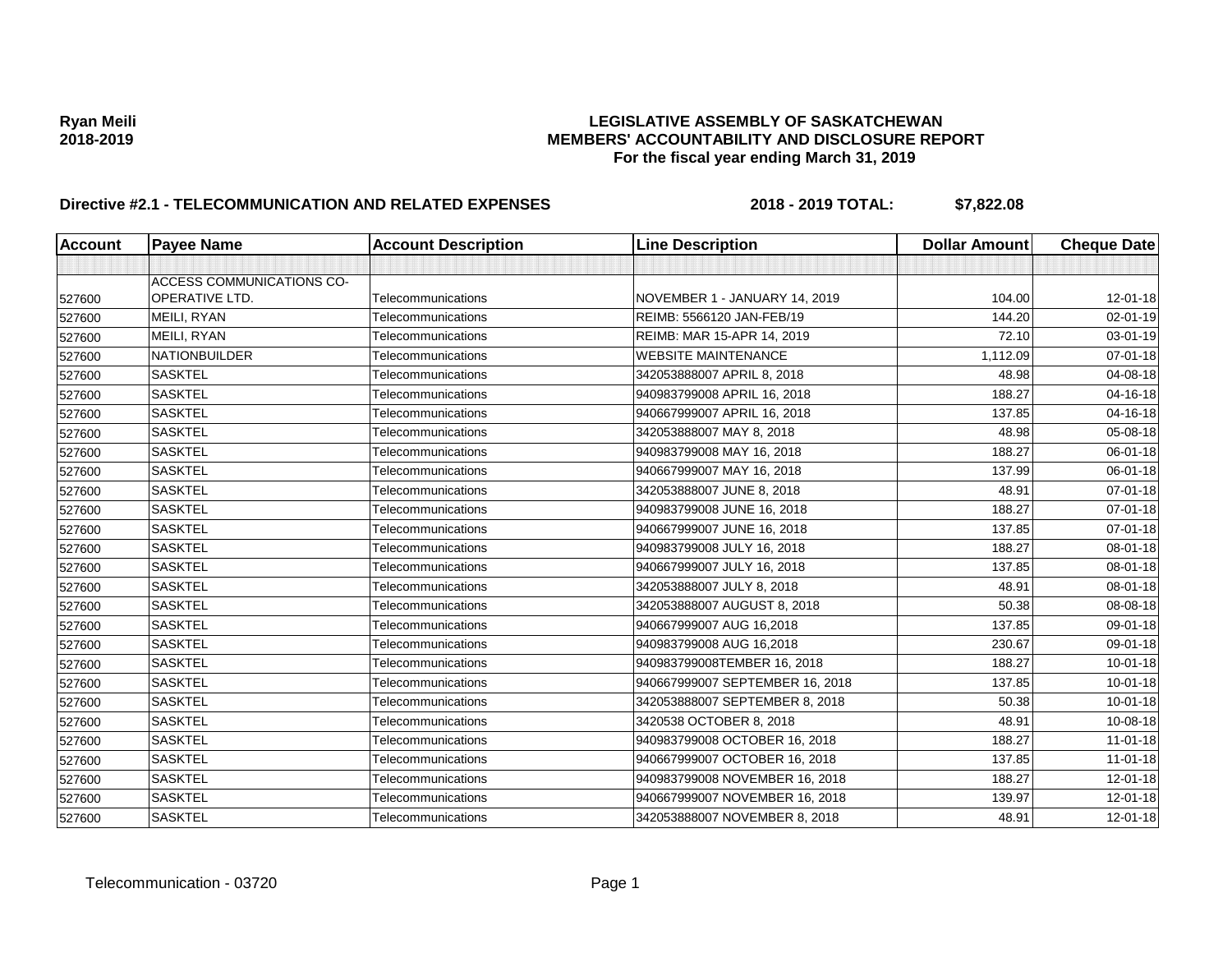| <b>Account</b> | <b>Payee Name</b> | <b>Account Description</b> | <b>Line Description</b>         | <b>Dollar Amount</b> | <b>Cheque Date</b> |
|----------------|-------------------|----------------------------|---------------------------------|----------------------|--------------------|
|                |                   |                            |                                 |                      |                    |
| 527600         | <b>SASKTEL</b>    | Telecommunications         | 940667999007 DECEMBER 16, 2018  | 139.97               | $01 - 01 - 19$     |
| 527600         | <b>SASKTEL</b>    | Telecommunications         | 940983799008 DECEMBER 16, 2018  | 188.27               | $01 - 01 - 19$     |
| 527600         | <b>SASKTEL</b>    | Telecommunications         | 342053888007 DECEMBER 8, 2018   | 48.91                | $01 - 01 - 19$     |
| 527600         | <b>SASKTEL</b>    | Telecommunications         | 342053888007 JANUARY 8, 2019    | 89.02                | $01 - 08 - 19$     |
| 527600         | <b>SASKTEL</b>    | Telecommunications         | 940667999007 JANUARY 16, 2019   | 139.97               | $01 - 16 - 19$     |
| 527600         | <b>SASKTEL</b>    | Telecommunications         | 940983799008 JANUARY 16, 2019   | 188.27               | $01 - 16 - 19$     |
| 527600         | <b>SASKTEL</b>    | Telecommunications         | RTV - RYAN MEILI - PERSONAL USE | $-75.00$             | 02-06-19           |
| 527600         | <b>SASKTEL</b>    | Telecommunications         | 342053888007 FEBRUARY 08, 2019  | 50.38                | 02-08-19           |
| 527600         | <b>SASKTEL</b>    | Telecommunications         | 940667999007 FEBRUARY 16, 2019  | 144.17               | 03-01-19           |
| 527600         | <b>SASKTEL</b>    | Telecommunications         | 940983799008 FEBRUARY 16, 2019  | 202.10               | 03-01-19           |
| 527600         | <b>SASKTEL</b>    | Telecommunications         | 342053888007 MARCH 08, 2019     | 48.91                | 03-08-19           |
| 527600         | <b>SASKTEL</b>    | Telecommunications         | 940983799008 MARCH 16, 2019     | 188.27               | 03-16-19           |
| 527600         | <b>SASKTEL</b>    | Telecommunications         | 940667999007 MARCH 16, 2019     | 139.97               | 03-16-19           |
| 530600         | <b>SASKTEL</b>    | Placement - Tender Ads     | 940983799008 APRIL 16, 2018     | 42.40                | 04-16-18           |
| 530600         | <b>SASKTEL</b>    | Placement - Tender Ads     | 940983799008 MAY 16, 2018       | 42.40                | 06-01-18           |
| 530600         | <b>SASKTEL</b>    | Placement - Tender Ads     | 940983799008 JUNE 16, 2018      | 42.40                | 07-01-18           |
| 530600         | <b>SASKTEL</b>    | Placement - Tender Ads     | 940983799008 JULY 16, 2018      | 42.40                | 08-01-18           |
| 530600         | <b>SASKTEL</b>    | Placement - Tender Ads     | 940983799008TEMBER 16, 2018     | 42.40                | $10 - 01 - 18$     |
| 530600         | <b>SASKTEL</b>    | Placement - Tender Ads     | 940983799008 OCTOBER 16, 2018   | 272.75               | $11 - 01 - 18$     |
| 530600         | <b>SASKTEL</b>    | Placement - Tender Ads     | 940983799008 NOVEMBER 16, 2018  | 272.75               | 12-01-18           |
| 530600         | <b>SASKTEL</b>    | Placement - Tender Ads     | 940983799008 DECEMBER 16, 2018  | 272.75               | $01 - 01 - 19$     |
| 530600         | <b>SASKTEL</b>    | Placement - Tender Ads     | 940983799008 JANUARY 16, 2019   | 272.75               | $01 - 16 - 19$     |
| 530600         | <b>SASKTEL</b>    | Placement - Tender Ads     | 940983799008 FEBRUARY 16, 2019  | 272.75               | 03-01-19           |
| 530600         | <b>SASKTEL</b>    | Placement - Tender Ads     | 940983799008 MARCH 16, 2019     | 272.75               | 03-16-19           |
|                |                   |                            |                                 |                      |                    |
|                |                   |                            |                                 |                      |                    |
|                |                   |                            |                                 |                      |                    |
|                |                   |                            |                                 |                      |                    |
|                |                   |                            |                                 |                      |                    |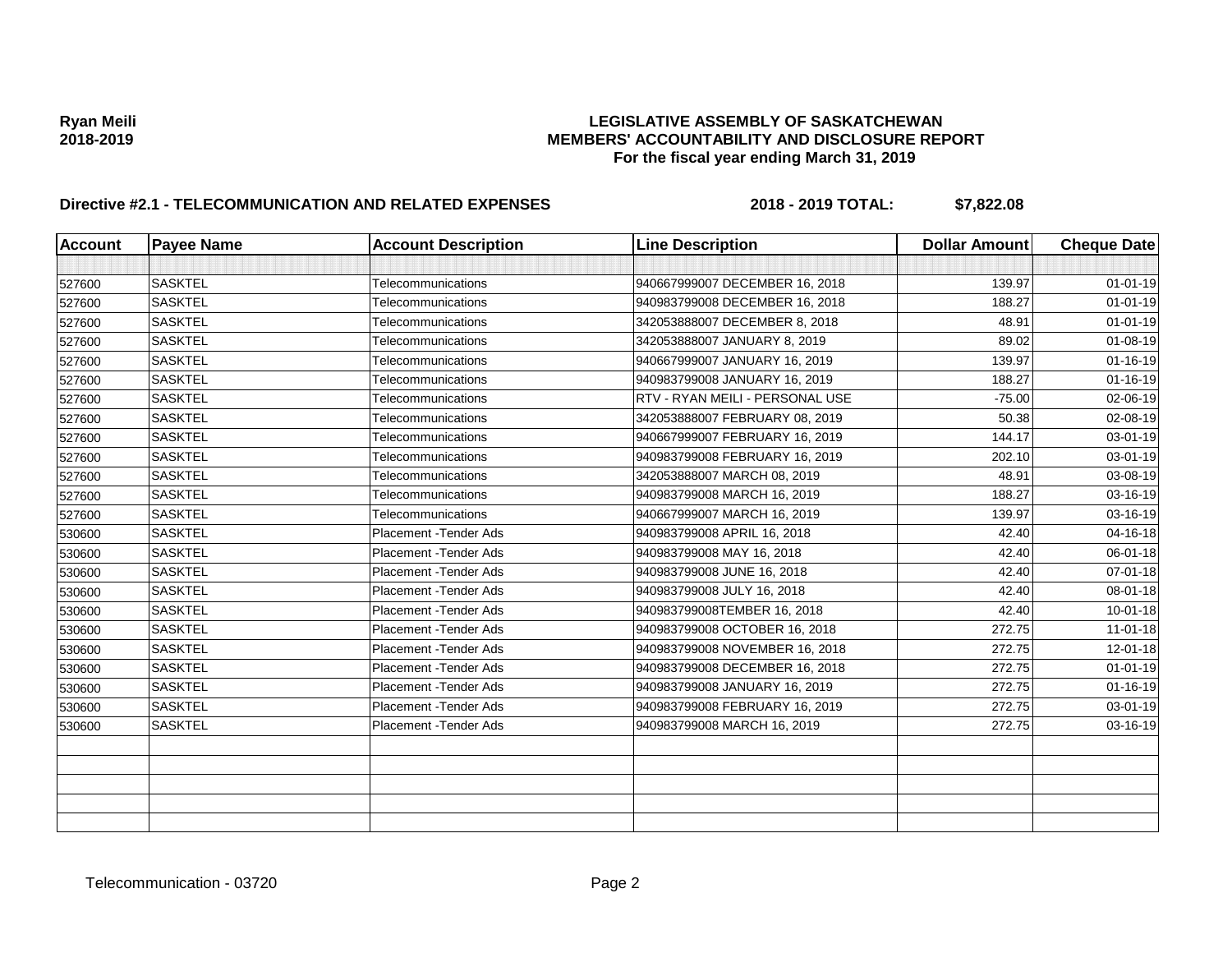| <b>Account</b> | Payee Name | <b>Account Description</b> | <b>Line Description</b> | <b>Dollar Amount</b> | <b>Cheque Date</b> |
|----------------|------------|----------------------------|-------------------------|----------------------|--------------------|
|                |            |                            |                         |                      |                    |
|                |            |                            |                         |                      |                    |
|                |            |                            |                         |                      |                    |
|                |            |                            |                         |                      |                    |
|                |            |                            |                         |                      |                    |
|                |            |                            |                         |                      |                    |
|                |            |                            |                         |                      |                    |
|                |            |                            |                         |                      |                    |
|                |            |                            |                         |                      |                    |
|                |            |                            |                         |                      |                    |
|                |            |                            |                         |                      |                    |
|                |            |                            |                         |                      |                    |
|                |            |                            |                         |                      |                    |
|                |            |                            |                         |                      |                    |
|                |            |                            |                         |                      |                    |
|                |            |                            |                         |                      |                    |
|                |            |                            |                         |                      |                    |
|                |            |                            |                         |                      |                    |
|                |            |                            |                         |                      |                    |
|                |            |                            |                         |                      |                    |
|                |            |                            |                         |                      |                    |
|                |            |                            |                         |                      |                    |
|                |            |                            |                         |                      |                    |
|                |            |                            |                         |                      |                    |
|                |            |                            |                         |                      |                    |
|                |            |                            |                         |                      |                    |
|                |            |                            |                         |                      |                    |
|                |            |                            |                         |                      |                    |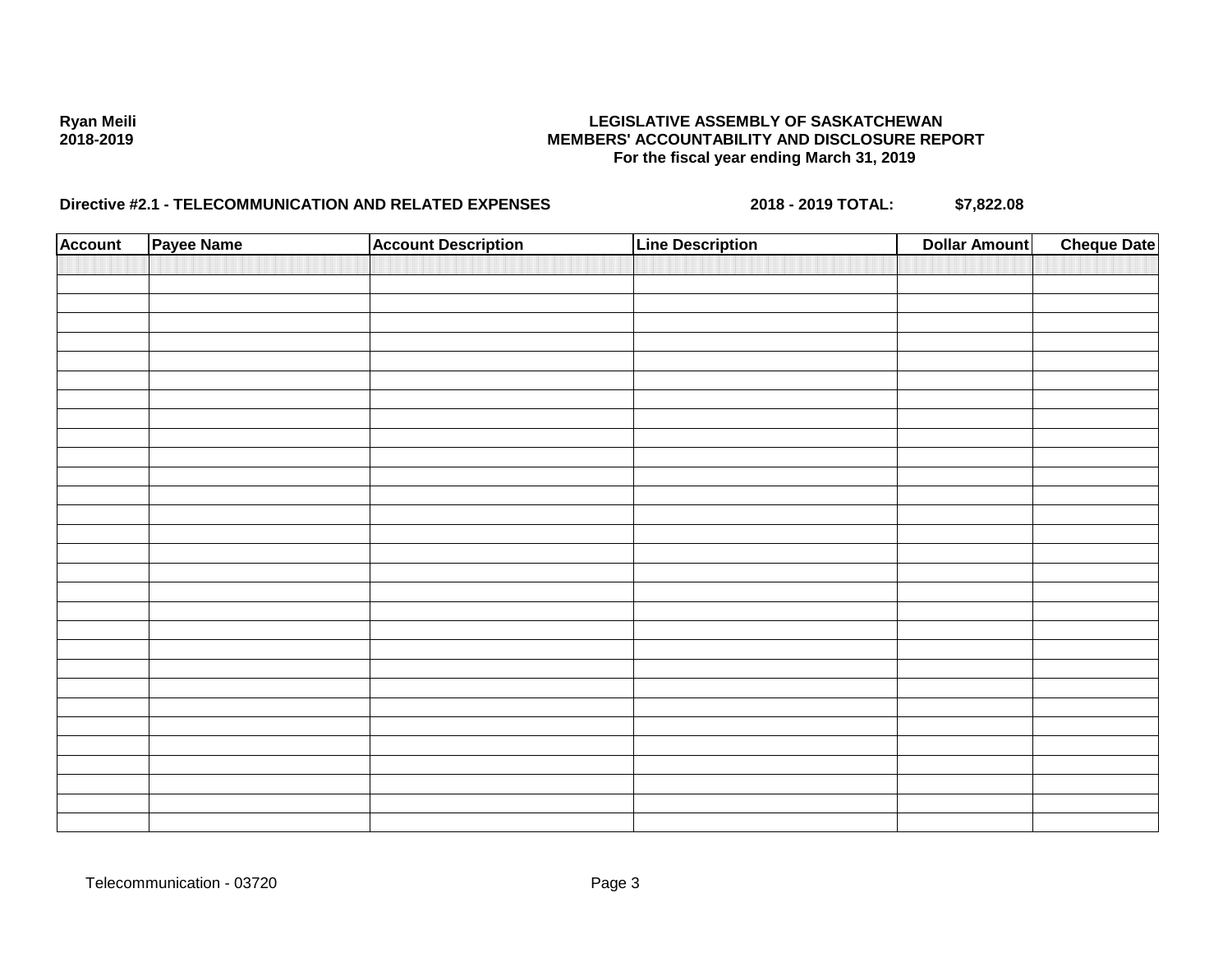| <b>Account</b> | Payee Name | <b>Account Description</b> | <b>Line Description</b> | <b>Dollar Amount</b> | <b>Cheque Date</b> |
|----------------|------------|----------------------------|-------------------------|----------------------|--------------------|
|                |            |                            |                         |                      |                    |
|                |            |                            |                         |                      |                    |
|                |            |                            |                         |                      |                    |
|                |            |                            |                         |                      |                    |
|                |            |                            |                         |                      |                    |
|                |            |                            |                         |                      |                    |
|                |            |                            |                         |                      |                    |
|                |            |                            |                         |                      |                    |
|                |            |                            |                         |                      |                    |
|                |            |                            |                         |                      |                    |
|                |            |                            |                         |                      |                    |
|                |            |                            |                         |                      |                    |
|                |            |                            |                         |                      |                    |
|                |            |                            |                         |                      |                    |
|                |            |                            |                         |                      |                    |
|                |            |                            |                         |                      |                    |
|                |            |                            |                         |                      |                    |
|                |            |                            |                         |                      |                    |
|                |            |                            |                         |                      |                    |
|                |            |                            |                         |                      |                    |
|                |            |                            |                         |                      |                    |
|                |            |                            |                         |                      |                    |
|                |            |                            |                         |                      |                    |
|                |            |                            |                         |                      |                    |
|                |            |                            |                         |                      |                    |
|                |            |                            |                         |                      |                    |
|                |            |                            |                         |                      |                    |
|                |            |                            |                         |                      |                    |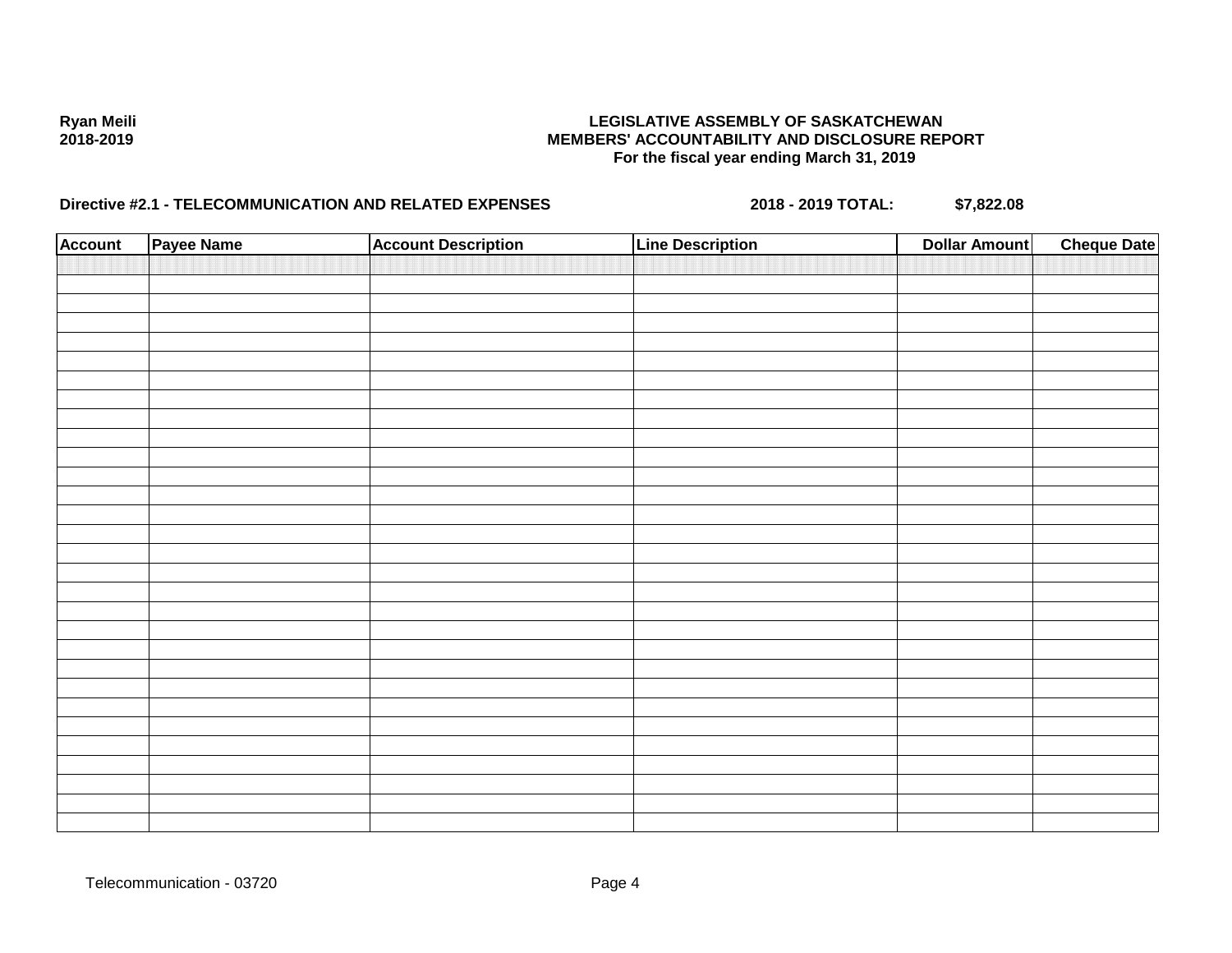| <b>Account</b> | <b>Payee Name</b> | <b>Account Description</b> | <b>Line Description</b> | <b>Dollar Amount</b> | <b>Cheque Date</b> |
|----------------|-------------------|----------------------------|-------------------------|----------------------|--------------------|
|                |                   |                            |                         |                      |                    |
|                |                   |                            |                         |                      |                    |
|                |                   |                            |                         |                      |                    |
|                |                   |                            |                         |                      |                    |
|                |                   |                            |                         |                      |                    |
|                |                   |                            |                         |                      |                    |
|                |                   |                            |                         |                      |                    |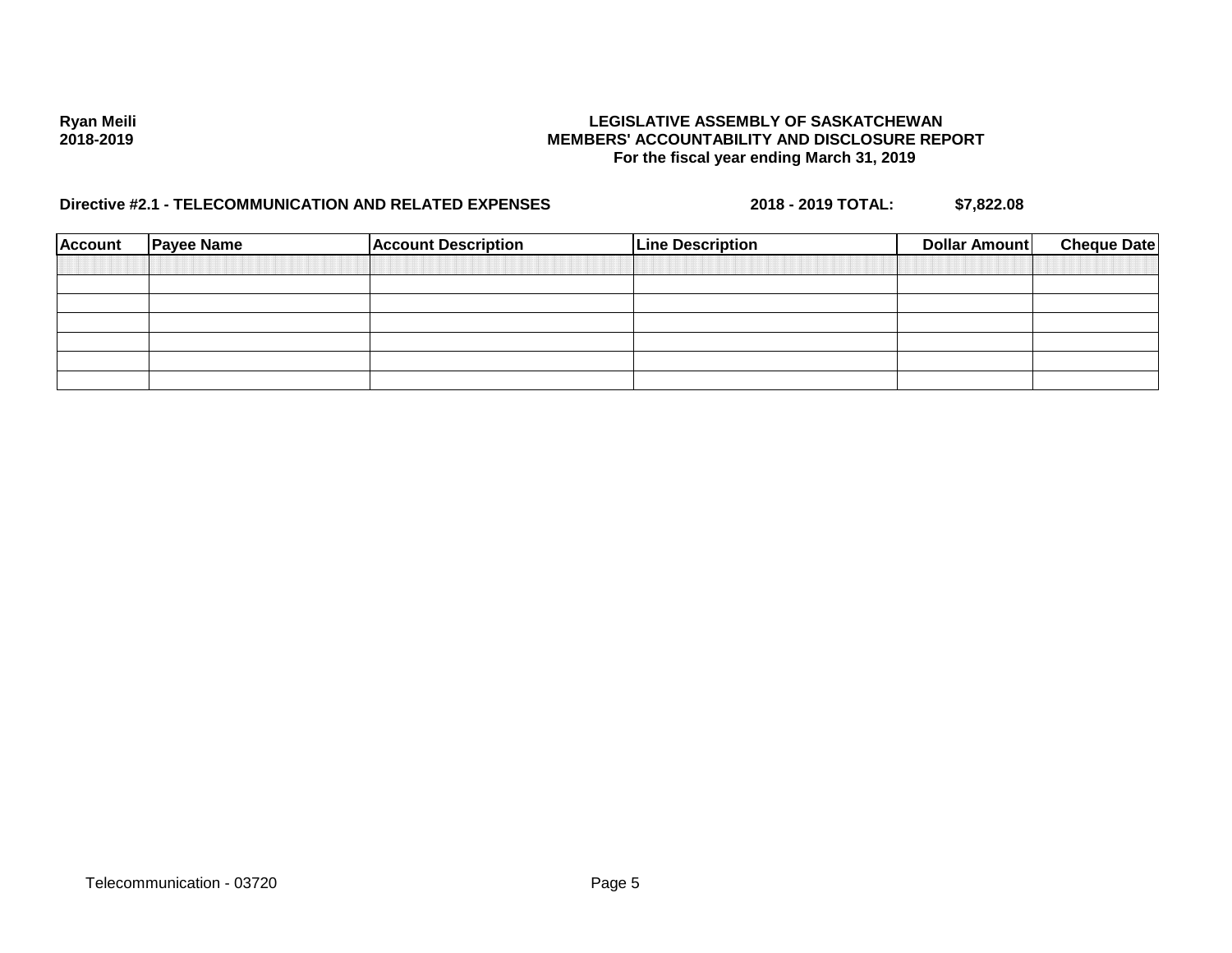## **LEGISLATIVE ASSEMBLY OF SASKATCHEWAN MEMBERS' ACCOUNTABILITY AND DISCLOSURE REPORT For the fiscal year ending March 31, 2019**

| <b>Account</b><br><b>Payee Name</b> |                                                  | <b>Account Description</b>  | <b>Line Description</b>               | <b>Dollar Amount</b> | <b>Cheque Date</b> |
|-------------------------------------|--------------------------------------------------|-----------------------------|---------------------------------------|----------------------|--------------------|
|                                     |                                                  |                             |                                       |                      |                    |
|                                     |                                                  |                             | APRIL 2018 MLA REGINA                 |                      |                    |
| 541900                              | MEILI, RYAN                                      | <b>Elected Rep - Travel</b> | <b>ACCOMMODATIONS</b>                 | 1,500.00             | 04-18-18           |
|                                     |                                                  |                             | MAY 2018 MLA REGINA                   |                      |                    |
| 541900                              | MEILI, RYAN                                      | <b>Elected Rep - Travel</b> | <b>ACCOMMODATIONS</b>                 | 1,550.00             | 05-18-18           |
|                                     |                                                  |                             | JUNE 2018 MLA REGINA                  |                      |                    |
| 541900                              | MEILI, RYAN                                      | <b>Elected Rep - Travel</b> | <b>ACCOMMODATIONS</b>                 | 1,500.00             | 06-01-18           |
| 541900                              | MEILI, RYAN                                      | <b>Elected Rep - Travel</b> | MLA TRAVEL APRIL 9 - 30, 2018         | 935.80               | 07-06-18           |
| 541900                              | MEILI, RYAN                                      | <b>Elected Rep - Travel</b> | MLA TRAVEL MAY 28 - JULY 5, 2018      | 836.15               | 07-06-18           |
| 541900                              | MEILI, RYAN                                      | Elected Rep - Travel        | MLA TRAVEL MAY 1 - 24, 2018           | 839.50               | 07-06-18           |
|                                     |                                                  |                             | JULY 2018 MLA REGINA                  |                      |                    |
| 541900                              | MEILI, RYAN                                      | <b>Elected Rep - Travel</b> | <b>ACCOMMODATIONS</b>                 | 1,550.00             | 07-20-18           |
| 541900                              | MEILI, RYAN                                      | Elected Rep - Travel        | MLA TRAVEL JULY 6 - 12, 2018          | 202.75               | 08-17-18           |
|                                     |                                                  |                             | <b>AUGUST 2018 REGINA</b>             |                      |                    |
| 541900                              | MEILI, RYAN                                      | <b>Elected Rep - Travel</b> | <b>ACCOMMODATIONS</b>                 | 1,550.00             | 09-14-18           |
| 541900                              | MEILI, RYAN                                      | <b>Elected Rep - Travel</b> | MLA TRAVEL JULY 5 - SEPTEMBER 5. 2018 | 685.35               | 09-14-18           |
|                                     |                                                  |                             | SEPTEMBER 2018 MLA REGINA             |                      |                    |
| 541900                              | MEILI, RYAN                                      | Elected Rep - Travel        | <b>ACCOMMODATIONS</b>                 | 1,500.00             | 09-20-18           |
|                                     |                                                  |                             | OCTOBER 2018 MLA REGINA               |                      |                    |
| 541900                              | MEILI, RYAN                                      | <b>Elected Rep - Travel</b> | <b>ACCOMMODATIONS</b>                 | 1,550.00             | $10-18-18$         |
|                                     |                                                  |                             | MLA REGINA ACCOMMODATIONS NOV         |                      |                    |
| 541900                              | MEILI, RYAN                                      | <b>Elected Rep - Travel</b> | 2018                                  | 1,500.00             | $11 - 01 - 18$     |
| 541900                              | MEILI, RYAN                                      | <b>Elected Rep - Travel</b> | MLA TRAVEL JUNE 5 - OCTOBER 17, 2018  | 1,018.16             | $11 - 02 - 18$     |
| 541900                              | MEILI, RYAN                                      | <b>Elected Rep - Travel</b> | DECEMBER 2018 MLA OFFICE RENT         | 1,550.00             | 12-19-18           |
| 541900                              | MEILI, RYAN                                      | Elected Rep - Travel        | MLA TRAVEL DEC 17/2018-FEB 12/2019    | 1,309.61             | 03-01-19           |
| 541900                              | MEILI, RYAN                                      | Elected Rep - Travel        | MLA TRAVEL FEBRUARY 20, 2019          | 90.00                | $03 - 01 - 19$     |
| 541900                              | MEILI, RYAN                                      | Elected Rep - Travel        | JAN/19 MLA REGINA ACCOMMODATIONS      | 456.20               | 03-28-19           |
|                                     |                                                  |                             |                                       |                      |                    |
| 541900                              | BARTLEMAN CONDOMINIUM CORP. Elected Rep - Travel |                             | FEB/19 MLA REGINA ACCOMMODATIONS      | 456.20               | 03-28-19           |
| 541900                              | BARTLEMAN CONDOMINIUM CORP. Elected Rep - Travel |                             | MAR/19 MLA REGINA ACCOMMODATIONS      | 456.20               | 03-28-19           |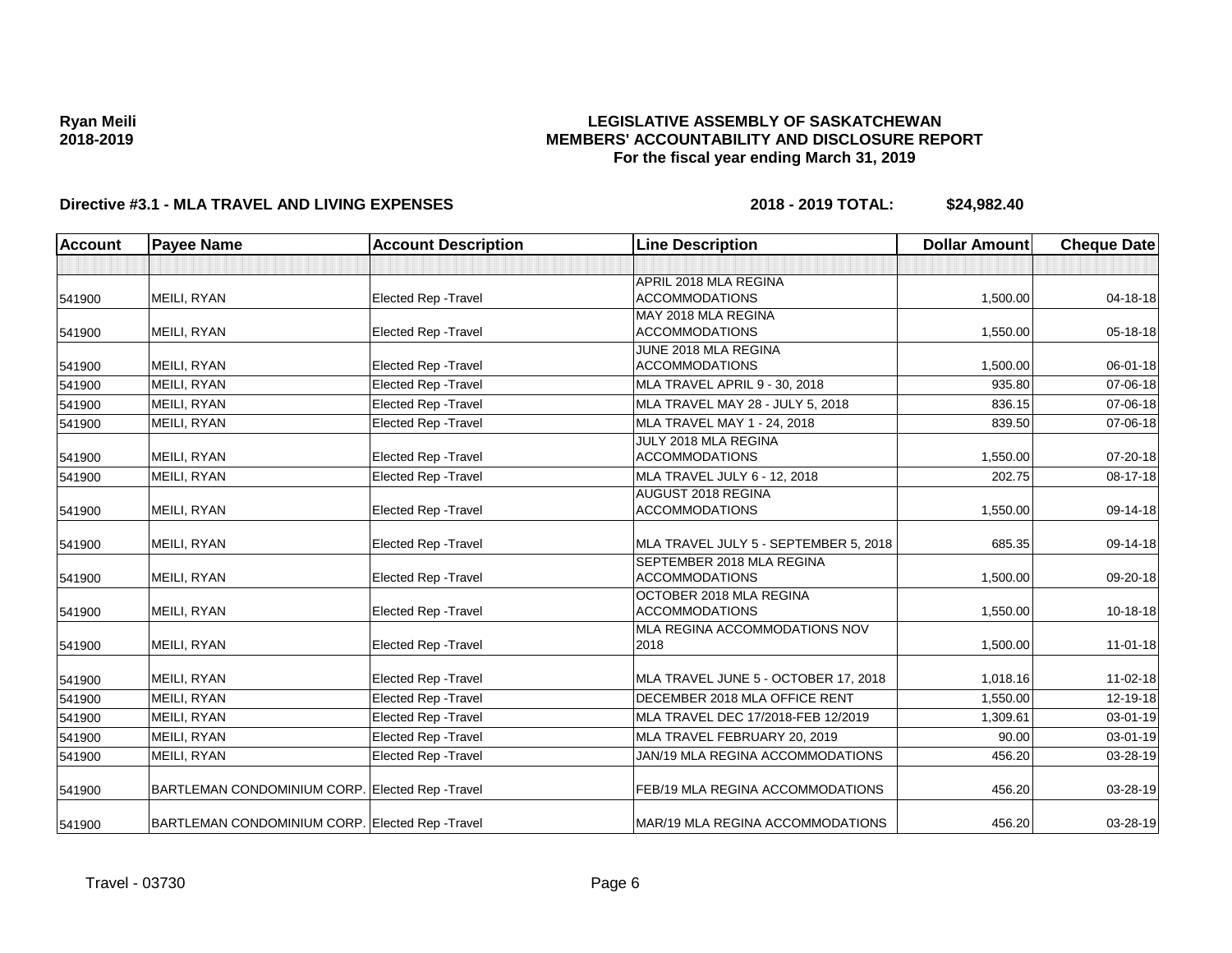## **LEGISLATIVE ASSEMBLY OF SASKATCHEWAN MEMBERS' ACCOUNTABILITY AND DISCLOSURE REPORT For the fiscal year ending March 31, 2019**

| <b>Account</b> | <b>Payee Name</b> | <b>Account Description</b> | <b>Line Description</b>          | <b>Dollar Amount</b> | <b>Cheque Date</b> |
|----------------|-------------------|----------------------------|----------------------------------|----------------------|--------------------|
|                |                   |                            |                                  |                      |                    |
| 541900         | MEILI, RYAN       | Elected Rep - Travel       | MLA TRAVEL FEB 15-MAR 21, 2019   | 2,773.14             | 03-29-19           |
| 541900         | MEILI, RYAN       | Elected Rep - Travel       | MAL TRAVEL MAR 22-28, 2019       | 450.50               | 03-29-19           |
| 541900         | MEILI, RYAN       | Elected Rep - Travel       | MLA TRAVEL MARCH 17-21, 2019     | 993.11               | 03-29-19           |
| 541900         | MEILI, RYAN       | Elected Rep - Travel       | FEB/19 MLA REGINA ACCOMMODATIONS | 221.18               | 03-31-19           |
| 541900         | MEILI, RYAN       | Elected Rep - Travel       | RTV - RYAN MEILI - TRAVEL        | $-883.11$            | 03-31-19           |
| 541900         | MEILI, RYAN       | Elected Rep - Travel       | JAN/19 MLA REGINA ACCOMMODATIONS | 168.00               | 03-31-19           |
| 541900         | MEILI, RYAN       | Elected Rep - Travel       | MAR/19 MLA REGINA ACCOMMODATIONS | 223.66               | 03-31-19           |
|                |                   |                            |                                  |                      |                    |
|                |                   |                            |                                  |                      |                    |
|                |                   |                            |                                  |                      |                    |
|                |                   |                            |                                  |                      |                    |
|                |                   |                            |                                  |                      |                    |
|                |                   |                            |                                  |                      |                    |
|                |                   |                            |                                  |                      |                    |
|                |                   |                            |                                  |                      |                    |
|                |                   |                            |                                  |                      |                    |
|                |                   |                            |                                  |                      |                    |
|                |                   |                            |                                  |                      |                    |
|                |                   |                            |                                  |                      |                    |
|                |                   |                            |                                  |                      |                    |
|                |                   |                            |                                  |                      |                    |
|                |                   |                            |                                  |                      |                    |
|                |                   |                            |                                  |                      |                    |
|                |                   |                            |                                  |                      |                    |
|                |                   |                            |                                  |                      |                    |
|                |                   |                            |                                  |                      |                    |
|                |                   |                            |                                  |                      |                    |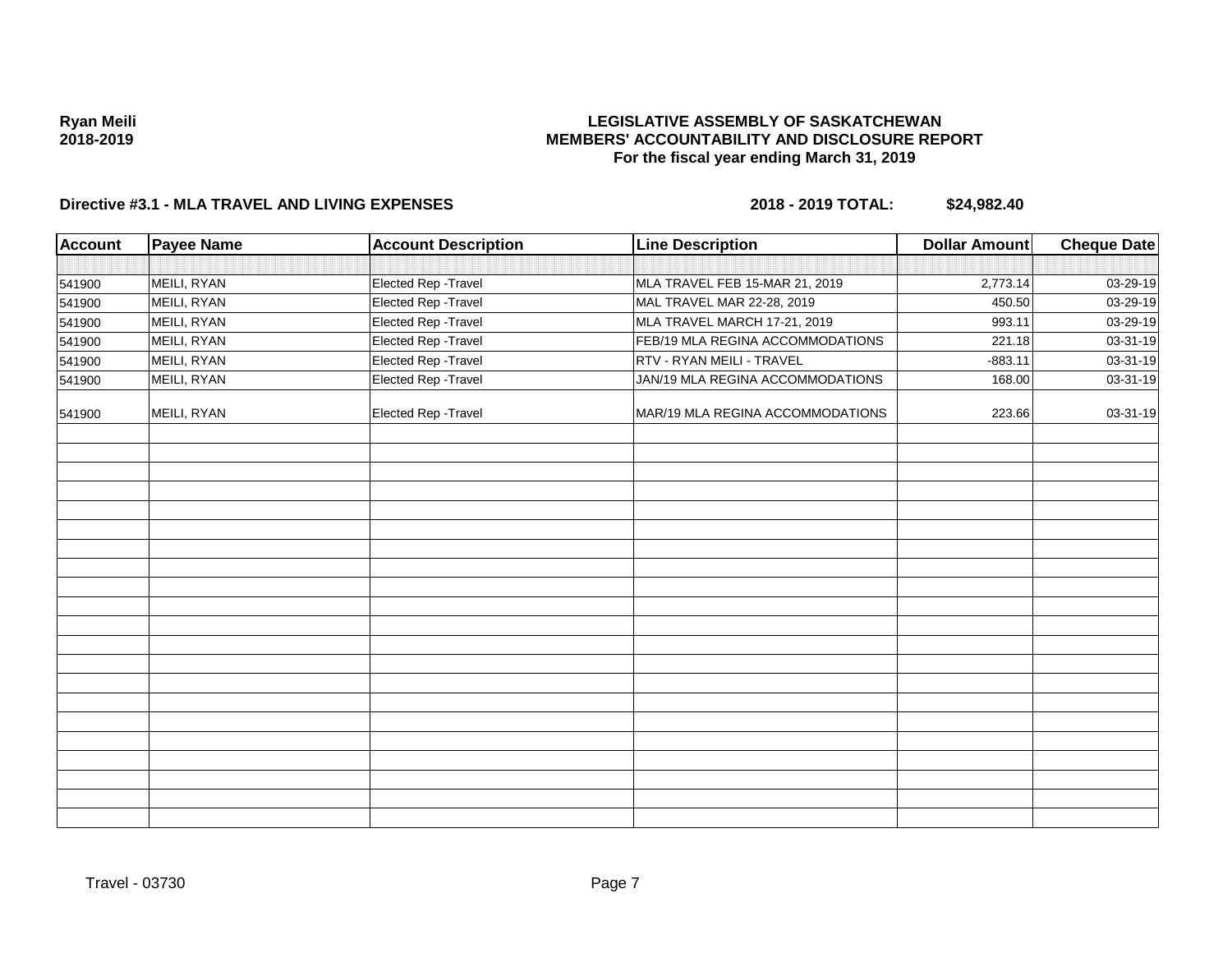## **LEGISLATIVE ASSEMBLY OF SASKATCHEWAN MEMBERS' ACCOUNTABILITY AND DISCLOSURE REPORT For the fiscal year ending March 31, 2019**

| <b>Account</b> | Payee Name | <b>Account Description</b> | <b>Line Description</b> | <b>Cheque Date</b><br><b>Dollar Amount</b> |  |
|----------------|------------|----------------------------|-------------------------|--------------------------------------------|--|
|                |            |                            |                         |                                            |  |
|                |            |                            |                         |                                            |  |
|                |            |                            |                         |                                            |  |
|                |            |                            |                         |                                            |  |
|                |            |                            |                         |                                            |  |
|                |            |                            |                         |                                            |  |
|                |            |                            |                         |                                            |  |
|                |            |                            |                         |                                            |  |
|                |            |                            |                         |                                            |  |
|                |            |                            |                         |                                            |  |
|                |            |                            |                         |                                            |  |
|                |            |                            |                         |                                            |  |
|                |            |                            |                         |                                            |  |
|                |            |                            |                         |                                            |  |
|                |            |                            |                         |                                            |  |
|                |            |                            |                         |                                            |  |
|                |            |                            |                         |                                            |  |
|                |            |                            |                         |                                            |  |
|                |            |                            |                         |                                            |  |
|                |            |                            |                         |                                            |  |
|                |            |                            |                         |                                            |  |
|                |            |                            |                         |                                            |  |
|                |            |                            |                         |                                            |  |
|                |            |                            |                         |                                            |  |
|                |            |                            |                         |                                            |  |
|                |            |                            |                         |                                            |  |
|                |            |                            |                         |                                            |  |
|                |            |                            |                         |                                            |  |
|                |            |                            |                         |                                            |  |
|                |            |                            |                         |                                            |  |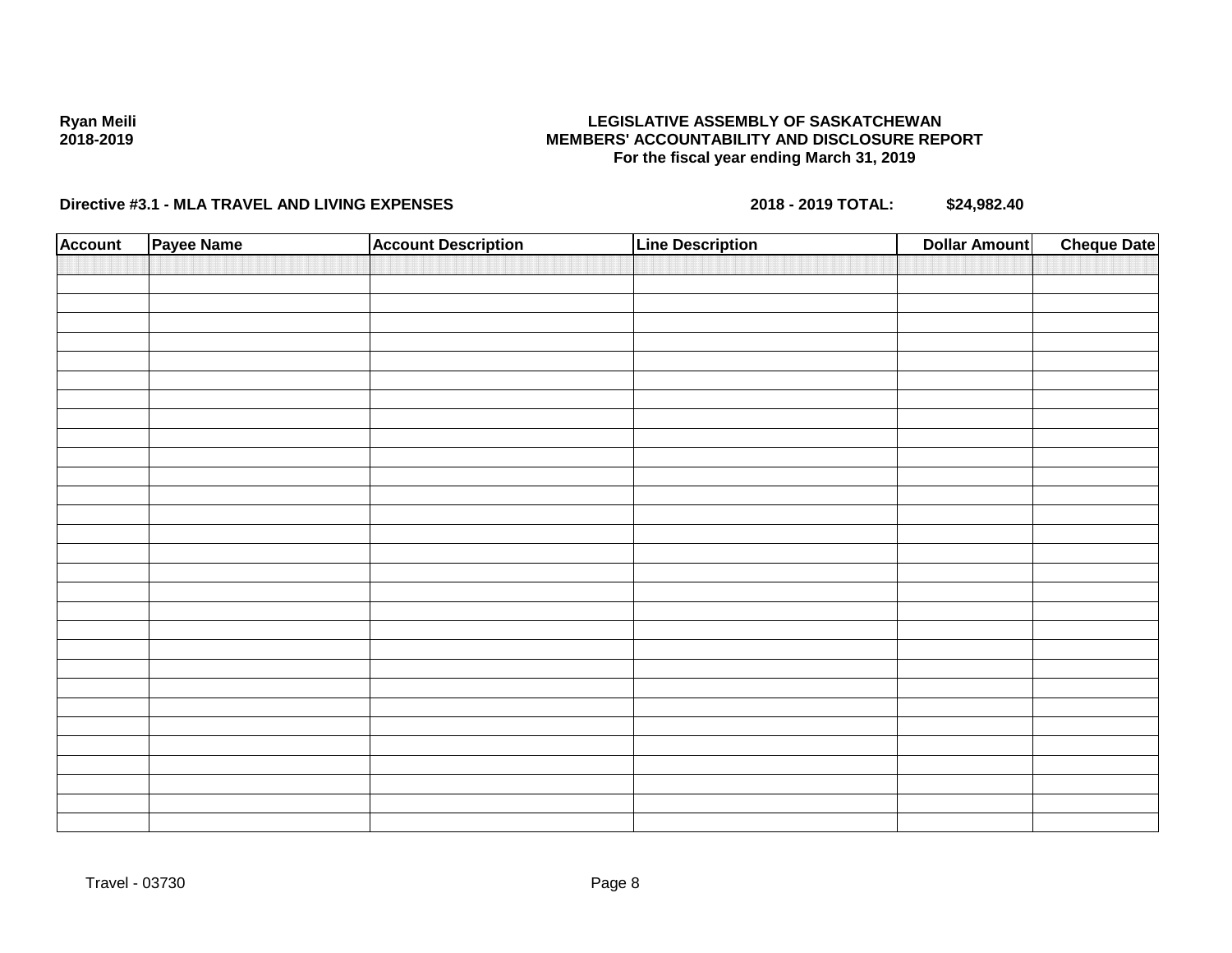## **LEGISLATIVE ASSEMBLY OF SASKATCHEWAN MEMBERS' ACCOUNTABILITY AND DISCLOSURE REPORT For the fiscal year ending March 31, 2019**

| <b>Account</b> | Payee Name | <b>Account Description</b> | <b>Line Description</b> | <b>Cheque Date</b><br><b>Dollar Amount</b> |  |
|----------------|------------|----------------------------|-------------------------|--------------------------------------------|--|
|                |            |                            |                         |                                            |  |
|                |            |                            |                         |                                            |  |
|                |            |                            |                         |                                            |  |
|                |            |                            |                         |                                            |  |
|                |            |                            |                         |                                            |  |
|                |            |                            |                         |                                            |  |
|                |            |                            |                         |                                            |  |
|                |            |                            |                         |                                            |  |
|                |            |                            |                         |                                            |  |
|                |            |                            |                         |                                            |  |
|                |            |                            |                         |                                            |  |
|                |            |                            |                         |                                            |  |
|                |            |                            |                         |                                            |  |
|                |            |                            |                         |                                            |  |
|                |            |                            |                         |                                            |  |
|                |            |                            |                         |                                            |  |
|                |            |                            |                         |                                            |  |
|                |            |                            |                         |                                            |  |
|                |            |                            |                         |                                            |  |
|                |            |                            |                         |                                            |  |
|                |            |                            |                         |                                            |  |
|                |            |                            |                         |                                            |  |
|                |            |                            |                         |                                            |  |
|                |            |                            |                         |                                            |  |
|                |            |                            |                         |                                            |  |
|                |            |                            |                         |                                            |  |
|                |            |                            |                         |                                            |  |
|                |            |                            |                         |                                            |  |
|                |            |                            |                         |                                            |  |
|                |            |                            |                         |                                            |  |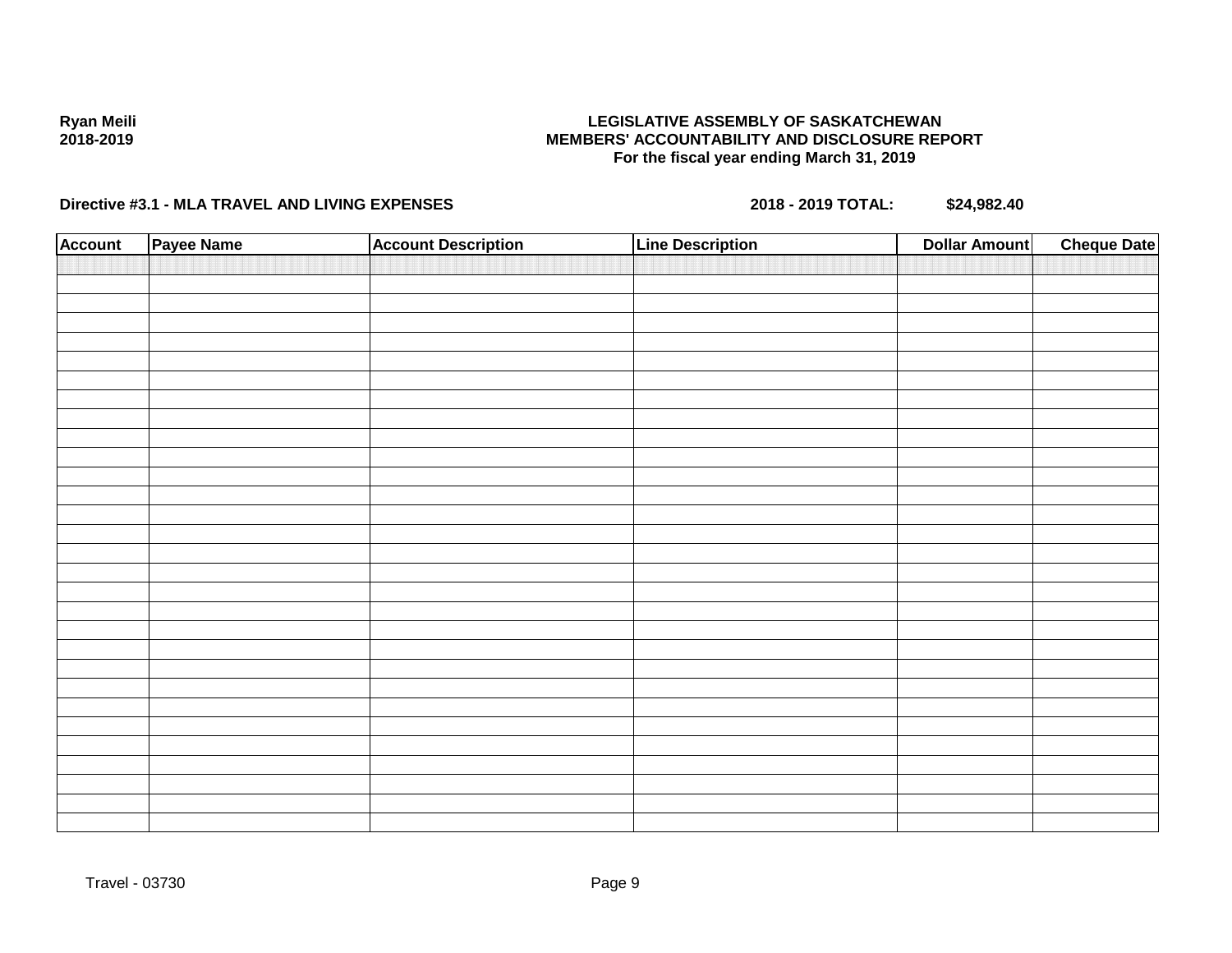## **LEGISLATIVE ASSEMBLY OF SASKATCHEWAN MEMBERS' ACCOUNTABILITY AND DISCLOSURE REPORT For the fiscal year ending March 31, 2019**

**Directive #3.1 - MLA TRAVEL AND LIVING EXPENSES 2018 - 2019 TOTAL: \$24,982.40**

**Ryan Meili 2018-2019**

| <b>Account</b> | <b>Payee Name</b> | <b>Account Description</b> | <b>Line Description</b> | <b>Cheque Date</b><br>Dollar Amount |
|----------------|-------------------|----------------------------|-------------------------|-------------------------------------|
|                |                   |                            |                         |                                     |
|                |                   |                            |                         |                                     |
|                |                   |                            |                         |                                     |
|                |                   |                            |                         |                                     |
|                |                   |                            |                         |                                     |
|                |                   |                            |                         |                                     |
|                |                   |                            |                         |                                     |
|                |                   |                            |                         |                                     |
|                |                   |                            |                         |                                     |
|                |                   |                            |                         |                                     |
|                |                   |                            |                         |                                     |
|                |                   |                            |                         |                                     |
|                |                   |                            |                         |                                     |
|                |                   |                            |                         |                                     |
|                |                   |                            |                         |                                     |
|                |                   |                            |                         |                                     |
|                |                   |                            |                         |                                     |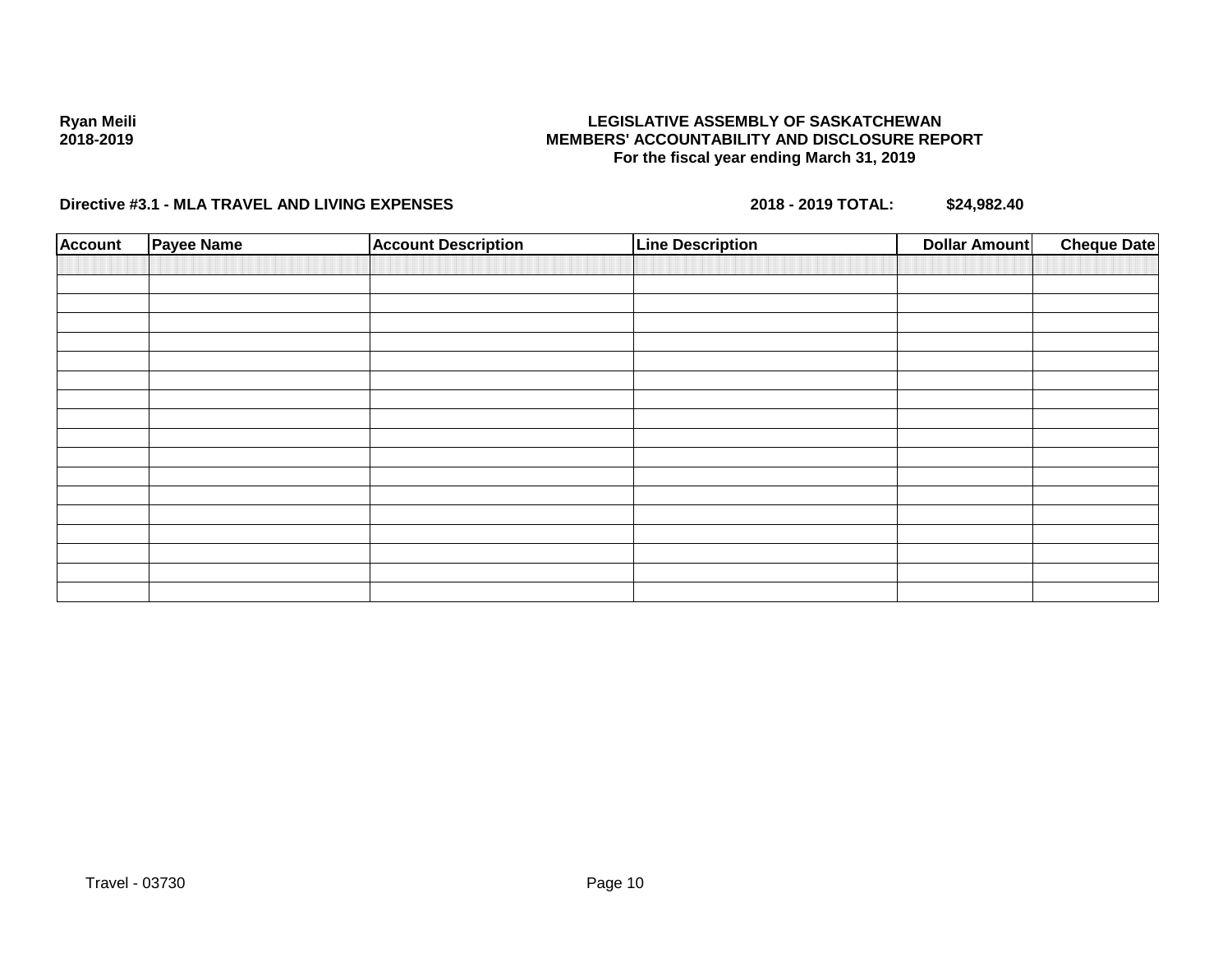## **LEGISLATIVE ASSEMBLY OF SASKATCHEWAN MEMBERS' ACCOUNTABILITY AND DISCLOSURE REPORT For the fiscal year ending March 31, 2019**

| <b>Account</b> | <b>Payee Name</b>                                 | <b>Account Description</b>                | <b>Line Description</b>                                     | <b>Dollar Amount</b> | <b>Cheque Date</b> |
|----------------|---------------------------------------------------|-------------------------------------------|-------------------------------------------------------------|----------------------|--------------------|
|                |                                                   |                                           |                                                             |                      |                    |
| 521372         | EMMA LOVE PHOTGRAPHY                              | Photographer's Services                   | RTV - RYAN MEILI - PHOTOGRAPHS                              | $-100.00$            | 02-06-19           |
| 521372         | MEILI, RYAN                                       | Photographer's Services                   | <b>REIMB: PHOTOGRAPHERS SERVICES</b>                        | 440.00               | 03-01-19           |
| 521372         | MICHAEL BELL PHOTOGRAPHY                          | Photographer's Services                   | PHOTOGRAPHERS SERVICES                                      | 101.92               | $02 - 01 - 19$     |
| 522000         | LISKA, JASMINE L                                  | Rent of Ground, Buildings and Other Space | <b>CLASS/MISC OFFICE SUPPLIES/PARK</b><br><b>RENTAL FEE</b> | 52.50                | 08-01-18           |
| 522000         | RATANSI, NAVROSE & JIVRAJ,<br><b>SHYROSE</b>      | Rent of Ground, Buildings and Other Space | APRIL 2018 MLA OFFICE RENT                                  | 1,800.00             | $04 - 01 - 18$     |
| 522000         | RATANSI, NAVROSE & JIVRAJ,<br><b>SHYROSE</b>      | Rent of Ground, Buildings and Other Space | MAY 2018 MLA OFFICE RENT                                    | 1,800.00             | $04 - 15 - 18$     |
| 522000         | RATANSI, NAVROSE & JIVRAJ,<br><b>SHYROSE</b>      | Rent of Ground, Buildings and Other Space | JUNE 2018 MLA OFFICE RENT                                   | 1,800.00             | 05-15-18           |
| 522000         | RATANSI, NAVROSE & JIVRAJ,<br><b>SHYROSE</b>      | Rent of Ground, Buildings and Other Space | JULY 2018 MLA OFFICE RENT                                   | 1,800.00             | $07 - 01 - 18$     |
| 522000         | RATANSI, NAVROSE & JIVRAJ,<br><b>SHYROSE</b>      | Rent of Ground, Buildings and Other Space | AUGUST 2018 MLA OFFICE RENT                                 | 1,800.00             | 07-10-18           |
| 522000         | RATANSI, NAVROSE & JIVRAJ,<br><b>SHYROSE</b>      | Rent of Ground, Buildings and Other Space | <b>SEPT 2018 MLA OFFICE RENT</b>                            | 1,800.00             | 09-01-18           |
| 522000         | RATANSI, NAVROSE & JIVRAJ,<br><b>SHYROSE</b>      | Rent of Ground, Buildings and Other Space | OCTOBER 2018 MLA OFFICE RENT                                | 1,800.00             | $10 - 01 - 18$     |
| 522000         | RATANSI, NAVROSE & JIVRAJ,<br><b>SHYROSE</b>      | Rent of Ground, Buildings and Other Space | NOVEMBER 2018 MLA OFFICE RENT                               | 1,800.00             | $11 - 01 - 18$     |
| 522000         | RATANSI, NAVROSE & JIVRAJ,<br><b>SHYROSE</b>      | Rent of Ground, Buildings and Other Space | DECEMBER 2018 MLA OFFICE RENT                               | 1,800.00             | $11 - 15 - 18$     |
| 522000         | RATANSI, NAVROSE & JIVRAJ,<br><b>SHYROSE</b>      | Rent of Ground, Buildings and Other Space | MLA OFFICE RENT JANUARY 2019                                | 1,800.00             | $01-01-19$         |
| 522000         | RATANSI, NAVROSE & JIVRAJ,<br><b>SHYROSE</b>      | Rent of Ground, Buildings and Other Space | MLA OFFICE RENT FEBRUARY 2019                               | 1,800.00             | $01 - 15 - 19$     |
| 522000         | RATANSI, NAVROSE & JIVRAJ,<br><b>SHYROSE</b>      | Rent of Ground, Buildings and Other Space | MAR/19 MLA OFFICE RENT                                      | 1,800.00             | 02-15-19           |
| 522000         | SASKATOON, CITY OF                                | Rent of Ground, Buildings and Other Space | <b>CCC MULTI PURPOSE ROOM RENTAL</b>                        | 28.67                | 10-03-18           |
| 522000         | STATION 20 WEST DEVELOPMENT<br><b>CORPORATION</b> | Rent of Ground, Buildings and Other Space | <b>BOARD ROOM RENTAL</b>                                    | 75.00                | 02-01-19           |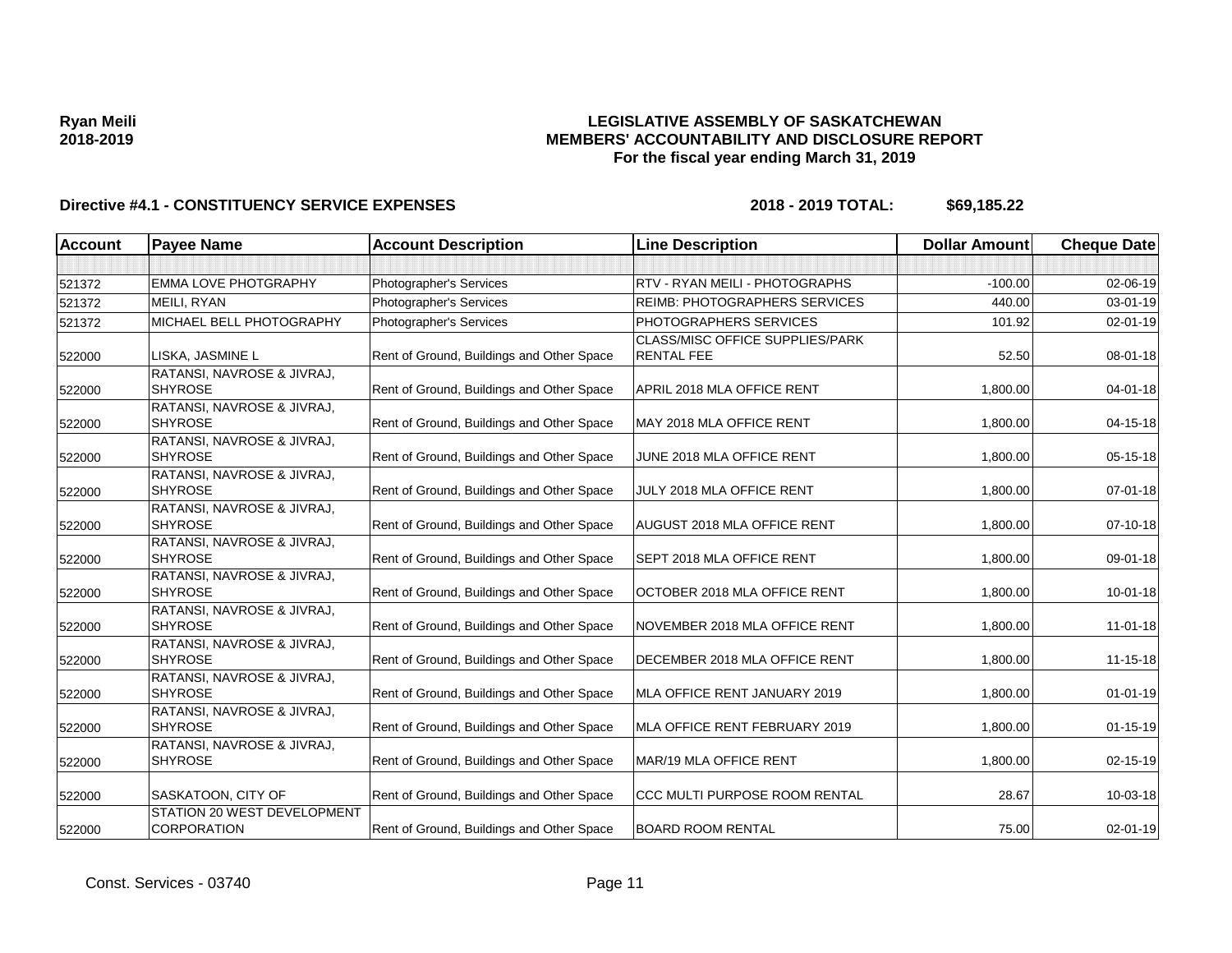## **LEGISLATIVE ASSEMBLY OF SASKATCHEWAN MEMBERS' ACCOUNTABILITY AND DISCLOSURE REPORT For the fiscal year ending March 31, 2019**

| <b>Account</b> | <b>Payee Name</b>             | <b>Account Description</b>           | <b>Line Description</b>         | <b>Dollar Amount</b> | <b>Cheque Date</b> |
|----------------|-------------------------------|--------------------------------------|---------------------------------|----------------------|--------------------|
|                |                               |                                      |                                 |                      |                    |
|                | MINISTER OF FINANCE-MINISTRY  |                                      |                                 |                      |                    |
| 522200         | OF CENTRAL SERVICES           | Rent of Photocopiers                 | <b>COPIER CHARGES</b>           | 100.00               | 02-01-19           |
| 522200         | TOSHIBA OF CANADA LTD.        | Rent of Photocopiers                 | <b>COPIER CHARGES</b>           | 164.66               | 05-01-18           |
| 522200         | TOSHIBA OF CANADA LTD.        | Rent of Photocopiers                 | <b>COPIER CHARGES</b>           | 164.66               | $05 - 01 - 18$     |
| 522200         | TOSHIBA OF CANADA LTD.        | Rent of Photocopiers                 | <b>COPIER CHARGES</b>           | 164.66               | 06-01-18           |
| 522200         | TOSHIBA OF CANADA LTD.        | Rent of Photocopiers                 | <b>COPIER CHARGES</b>           | 164.66               | $07 - 01 - 18$     |
| 522200         | TOSHIBA OF CANADA LTD.        | Rent of Photocopiers                 | <b>COPIER CHARGES</b>           | 230.68               | 08-01-18           |
| 522200         | TOSHIBA OF CANADA LTD.        | Rent of Photocopiers                 | <b>COPIER CHARGES</b>           | 164.66               | 09-01-18           |
| 522200         | TOSHIBA OF CANADA LTD.        | Rent of Photocopiers                 | <b>COPIER CHARGES</b>           | 164.66               | $10 - 01 - 18$     |
| 522200         | TOSHIBA OF CANADA LTD.        | Rent of Photocopiers                 | <b>COPIER CHARGES</b>           | 164.66               | 10-08-18           |
| 522200         | <b>TOSHIBA OF CANADA LTD.</b> | Rent of Photocopiers                 | <b>COPIER CHARGES</b>           | 164.66               | 12-01-18           |
| 522200         | TOSHIBA OF CANADA LTD.        | Rent of Photocopiers                 | <b>COPIER CHARGES</b>           | 164.66               | $01 - 08 - 19$     |
| 522200         | TOSHIBA OF CANADA LTD.        | Rent of Photocopiers                 | <b>COPIER CHARGES</b>           | 238.84               | $02 - 01 - 19$     |
| 522200         | TOSHIBA OF CANADA LTD.        | Rent of Photocopiers                 | <b>COPIER CHARGES</b>           | 164.66               | 03-01-19           |
| 522200         | TOSHIBA OF CANADA LTD.        | Rent of Photocopiers                 | <b>COPIER CHARGES</b>           | 164.66               | 03-08-19           |
| 522300         | LISKA, JASMINE L              | Rent of Other Equipment and Material | MISC OFFICE SUPPLIES/BBQ RENTAL | 183.15               | 08-01-18           |
| 522500         | KNIGHT ARCHER INSURANCE LTD.  | <b>Insurance Premiums</b>            | C701364181 CUSTOMER #105341     | 53.00                | 08-01-18           |
| 522500         | KNIGHT ARCHER INSURANCE LTD.  | <b>Insurance Premiums</b>            | <b>OFFICE INSURANCE</b>         | 644.48               | 03-08-19           |
| 522700         | SASKATOON, CITY OF            | Utilities - Electricity and Nat Gas  | 103061946 APRIL 24, 2018        | 152.37               | 05-01-18           |
| 522700         | SASKATOON, CITY OF            | Utilities - Electricity and Nat Gas  | 103061946 MAY 24, 2018          | 138.76               | 06-01-18           |
| 522700         | SASKATOON, CITY OF            | Utilities - Electricity and Nat Gas  | 103061946 JUNE 24, 2018         | 228.37               | $07 - 01 - 18$     |
| 522700         | SASKATOON, CITY OF            | Utilities - Electricity and Nat Gas  | 103061946 JULY 24, 2018         | 203.96               | 08-01-18           |
| 522700         | SASKATOON, CITY OF            | Utilities - Electricity and Nat Gas  | 103061946 AUG 24,2018           | 176.64               | 09-01-18           |
| 522700         | SASKATOON, CITY OF            | Utilities - Electricity and Nat Gas  | 103061946 SEPTEMBER 24, 2018    | 179.50               | $10 - 01 - 18$     |
| 522700         | SASKATOON, CITY OF            | Utilities - Electricity and Nat Gas  | 103061946 OCTOBER 24, 2018      | 142.28               | $11 - 01 - 18$     |
| 522700         | SASKATOON, CITY OF            | Utilities - Electricity and Nat Gas  | 103061946 DECEMBER 24, 2018     | 156.19               | $01 - 01 - 19$     |
| 522700         | SASKATOON, CITY OF            | Utilities - Electricity and Nat Gas  | 103061946 NOVEMBER 24, 2018     | 158.62               | 02-01-19           |
| 522700         | SASKATOON, CITY OF            | Utilities - Electricity and Nat Gas  | 103061946 JANUARY 24, 2019      | 175.40               | 02-01-19           |
| 522700         | SASKATOON, CITY OF            | Utilities - Electricity and Nat Gas  | 103061946 FEBRUARY 24, 2019     | 197.59               | 03-01-19           |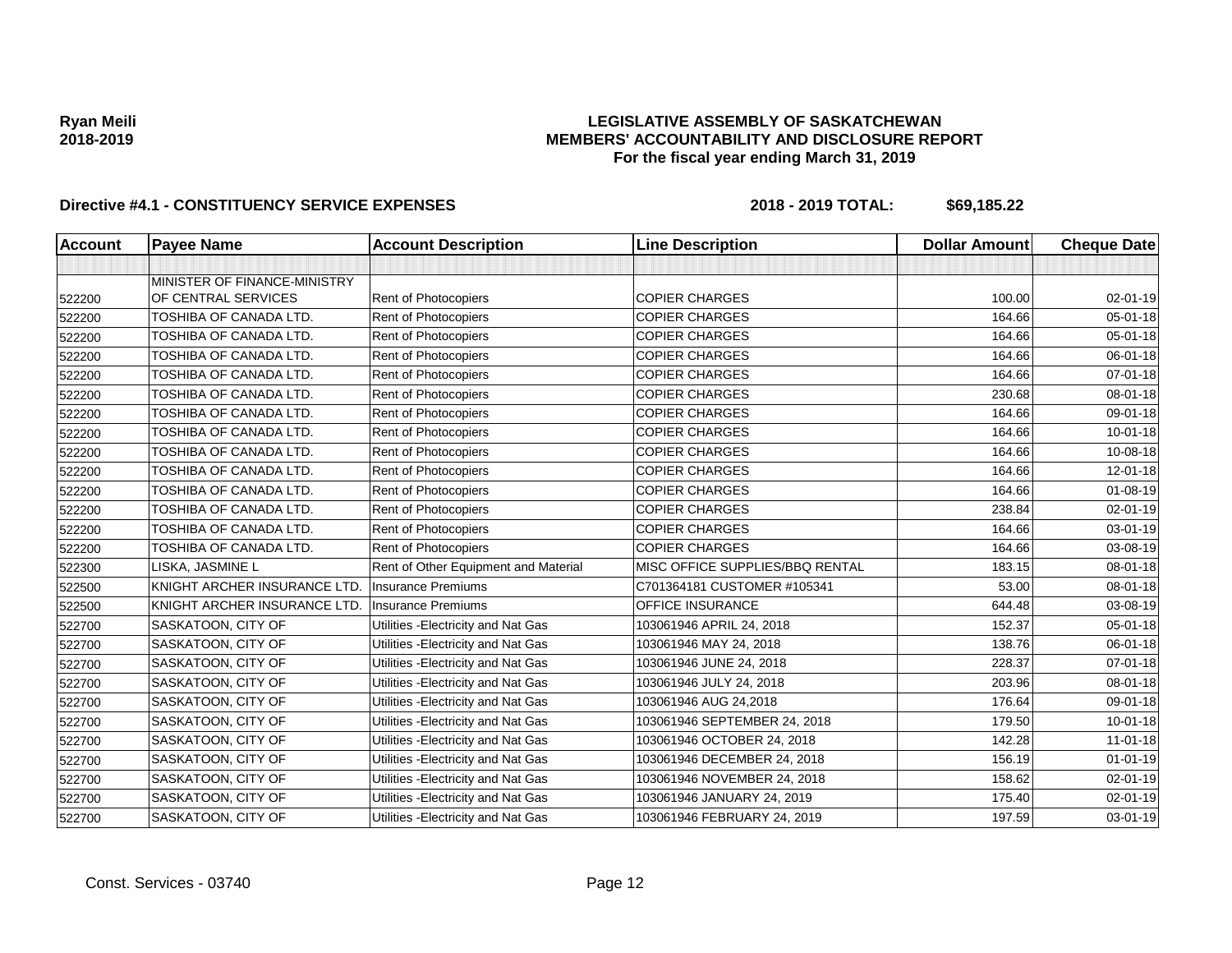## **LEGISLATIVE ASSEMBLY OF SASKATCHEWAN MEMBERS' ACCOUNTABILITY AND DISCLOSURE REPORT For the fiscal year ending March 31, 2019**

| <b>Account</b> | <b>Payee Name</b>                                   | <b>Account Description</b>           | <b>Line Description</b>        | <b>Dollar Amount</b> | <b>Cheque Date</b> |
|----------------|-----------------------------------------------------|--------------------------------------|--------------------------------|----------------------|--------------------|
|                |                                                     |                                      |                                |                      |                    |
| 522700         | SASKATOON, CITY OF                                  | Utilities - Electricity and Nat Gas  | 103061946 MARCH 24, 2019       | 174.52               | 03-24-19           |
| 522700         | SASKENERGY INCORPORATED                             | Utilities - Electricity and Nat Gas  | 35590206948 APRIL 23, 2018     | 85.00                | $05 - 01 - 18$     |
| 522700         | SASKENERGY INCORPORATED                             | Utilities - Electricity and Nat Gas  | 35590206948 MAY 22, 2018       | 85.00                | 06-01-18           |
| 522700         | <b>SASKENERGY INCORPORATED</b>                      | Utilities - Electricity and Nat Gas  | 35590206948 JUNE 21, 2018      | 85.00                | $07 - 01 - 18$     |
| 522700         | SASKENERGY INCORPORATED                             | Utilities - Electricity and Nat Gas  | 35590206948 JULY 23, 2018      | 85.00                | 08-01-18           |
| 522700         | <b>SASKENERGY INCORPORATED</b>                      | Utilities - Electricity and Nat Gas  | 35590206948 AUG 20,2018        | 85.00                | 09-01-18           |
| 522700         | <b>SASKENERGY INCORPORATED</b>                      | Utilities - Electricity and Nat Gas  | 35590106948 SEPTEMBER 21, 2018 | 85.00                | $10 - 01 - 18$     |
| 522700         | SASKENERGY INCORPORATED                             | Utilities - Electricity and Nat Gas  | 35590206948 OCT/18             | 86.70                | $11 - 01 - 18$     |
| 522700         | <b>SASKENERGY INCORPORATED</b>                      | Utilities - Electricity and Nat Gas  | 35590206948 JANUARY 22, 2019   | 88.43                | $02 - 01 - 19$     |
| 522700         | SASKENERGY INCORPORATED                             | Utilities - Electricity and Nat Gas  | 35590206948 NOVEMBER 22, 2018  | 85.00                | 02-01-19           |
| 522700         | SASKENERGY INCORPORATED                             | Utilities - Electricity and Nat Gas  | 35590206948 DECEMBER 20, 2018  | 86.70                | 03-01-19           |
| 522700         | SASKENERGY INCORPORATED                             | Utilities - Electricity and Nat Gas  | 35590206948 FEBRUARY 21, 2019  | 86.73                | 03-01-19           |
| 522700         | SASKENERGY INCORPORATED                             | Utilities - Electricity and Nat Gas  | 35590206948 MARCH 21, 2019     | 86.73                | 03-21-19           |
|                | <b>MICROTECH IRRIGATION &amp;</b>                   |                                      |                                |                      |                    |
| 524000         | <b>LIGHTING</b>                                     | Repairs                              | <b>REPAIR WORK</b>             | 213.37               | $07 - 01 - 18$     |
|                | <b>WYATT PLUMBING &amp; HEATING</b>                 |                                      |                                |                      |                    |
| 524000         | (1973) LTD.                                         | Repairs                              | <b>REPAIR WORK - NO GST</b>    | 282.19               | $07 - 01 - 18$     |
| 525000         | LISKA, JASMINE L                                    | Postal, Courier, Freight and Related | POSTAGE/OFFICE SUPPLIES        | 85.00                | $07 - 01 - 18$     |
| 525000         | MINISTER OF FINANCE-MINISTRY<br>OF CENTRAL SERVICES | Postal, Courier, Freight and Related | APRIL 2018 MAIL SERVICES       | 48.89                | 08-01-18           |
| 525000         | MINISTER OF FINANCE-MINISTRY<br>OF CENTRAL SERVICES | Postal, Courier, Freight and Related | MAY 2018 MAIL SERVICES         | 47.92                | 08-01-18           |
| 525000         | MINISTER OF FINANCE-MINISTRY<br>OF CENTRAL SERVICES | Postal, Courier, Freight and Related | JUNE 2018 MAIL SERVICES        | 1,089.99             | 08-01-18           |
| 525000         | MINISTER OF FINANCE-MINISTRY<br>OF CENTRAL SERVICES | Postal, Courier, Freight and Related | JULY 2018 MAIL SERVICES        | 45.96                | $10 - 01 - 18$     |
| 525000         | MINISTER OF FINANCE-MINISTRY<br>OF CENTRAL SERVICES | Postal, Courier, Freight and Related | AUGUST 2018 MAIL SERVICES      | 45.96                | 10-10-18           |
| 525000         | MINISTER OF FINANCE-MINISTRY<br>OF CENTRAL SERVICES | Postal, Courier, Freight and Related | SEPTEMBER 2018 MAIL SERVICES   | 46.02                | $11 - 01 - 18$     |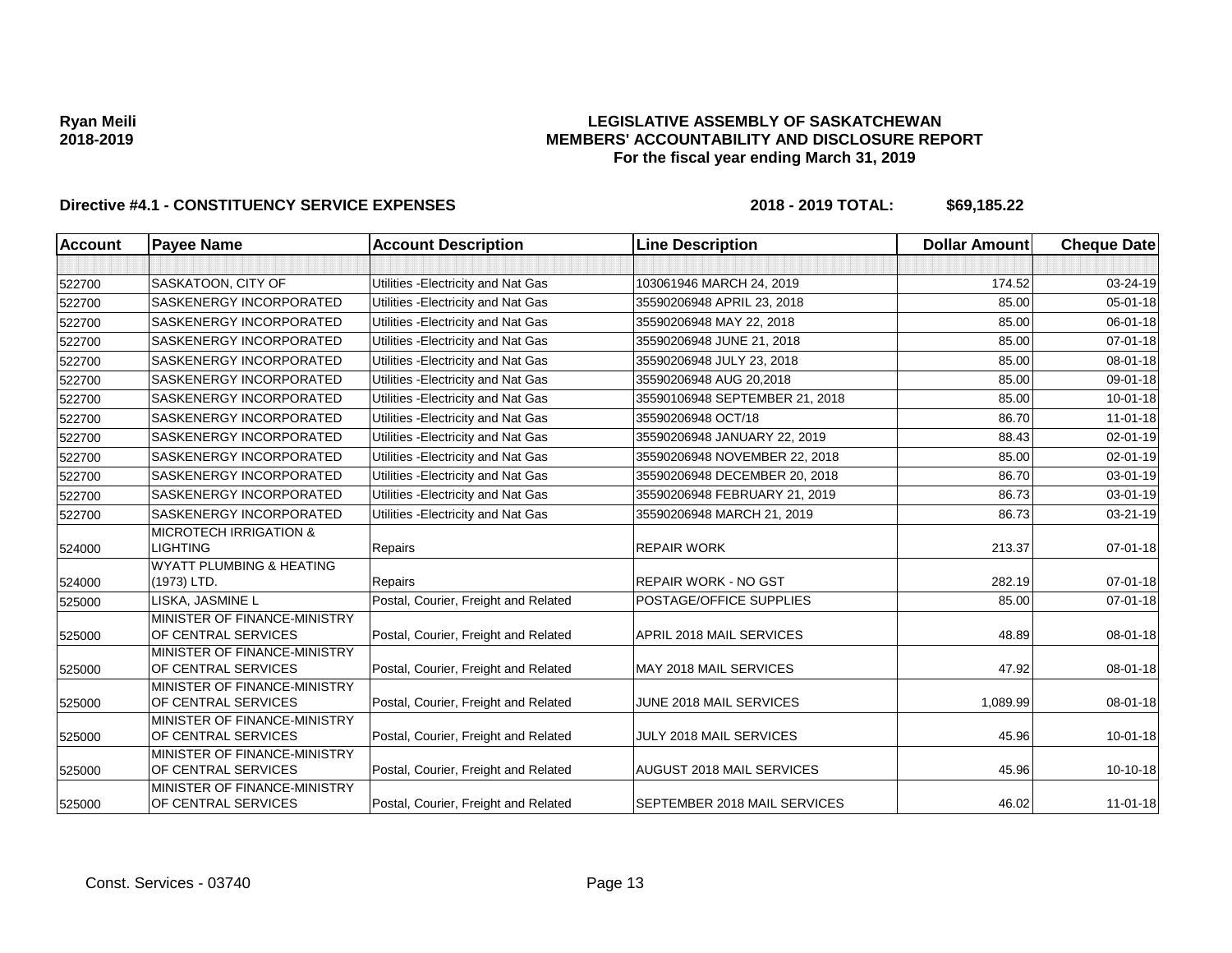## **LEGISLATIVE ASSEMBLY OF SASKATCHEWAN MEMBERS' ACCOUNTABILITY AND DISCLOSURE REPORT For the fiscal year ending March 31, 2019**

| <b>Account</b> | <b>Payee Name</b>                                   | <b>Account Description</b>                | <b>Line Description</b>                        | <b>Dollar Amount</b> | <b>Cheque Date</b> |
|----------------|-----------------------------------------------------|-------------------------------------------|------------------------------------------------|----------------------|--------------------|
|                |                                                     |                                           |                                                |                      |                    |
| 525000         | MINISTER OF FINANCE-MINISTRY<br>OF CENTRAL SERVICES | Postal, Courier, Freight and Related      | MAIL SERVICES NOV/18                           | 52.64                | $01 - 01 - 19$     |
| 525000         | MINISTER OF FINANCE-MINISTRY<br>OF CENTRAL SERVICES | Postal, Courier, Freight and Related      | MAIL SERVICES DEC/18                           | 46.02                | $02 - 01 - 19$     |
| 525000         | MINISTER OF FINANCE-MINISTRY<br>OF CENTRAL SERVICES | Postal, Courier, Freight and Related      | MAIL SERVICES OCT/18                           | 46.02                | 02-01-19           |
| 525000         | MINISTER OF FINANCE-MINISTRY<br>OF CENTRAL SERVICES | Postal, Courier, Freight and Related      | MAIL SERVICES JAN/19                           | 81.18                | 03-01-19           |
| 525000         | MINISTER OF FINANCE-MINISTRY<br>OF CENTRAL SERVICES | Postal, Courier, Freight and Related      | MAIL SERVICES FEB/19                           | 56.11                | 03-14-19           |
| 525000         | MINISTER OF FINANCE-MINISTRY<br>OF CENTRAL SERVICES | Postal, Courier, Freight and Related      | MAIL SERVICES MAR/19                           | 1,433.79             | 03-31-19           |
| 528000         | NETFORE SYSTEMS INC.                                | <b>Support Services</b>                   | ANNUAL SOFTWARE LICENSE<br><b>SUBSCRIPTION</b> | 3,000.00             | 08-17-18           |
| 528000         | POWERLAND COMPUTERS LTD.                            | <b>Support Services</b>                   | <b>COMPUTER REPAIRS</b>                        | 37.10                | 09-01-18           |
| 528100         | LISKA, JASMINE L                                    | <b>Information Services Subscriptions</b> | ONLINE SUBSCRIPTIONS, ADVERTISING              | 129.00               | 02-01-19           |
| 528100         | LISKA, JASMINE L                                    | Information Services Subscriptions        | <b>SUBSCRIPTIONS</b>                           | 43.44                | 03-29-19           |
| 529000         | <b>BW SNOW &amp; MOW</b>                            | <b>General Contractual Services</b>       | <b>LAWN CARE - NO GST</b>                      | 148.40               | $07 - 01 - 18$     |
| 529000         | <b>BW SNOW &amp; MOW</b>                            | <b>General Contractual Services</b>       | LAWN MOWING - NO GST                           | 210.00               | 08-01-18           |
| 529000         | <b>BW SNOW &amp; MOW</b>                            | <b>General Contractual Services</b>       | OFFICE LAWN CARE AUG 18                        | 140.00               | 09-01-18           |
| 529000         | <b>BW SNOW &amp; MOW</b>                            | <b>General Contractual Services</b>       | YARD MAINTENANCE                               | 105.00               | 11-01-18           |
| 529000         | <b>BW SNOW &amp; MOW</b>                            | <b>General Contractual Services</b>       | <b>GENERAL CONTRACTUAL SERVICES</b>            | 750.00               | 03-29-19           |
| 529000         | <b>C&amp;F INSTALLATIONS</b>                        | <b>General Contractual Services</b>       | GENERAL CONTRACTUAL SERVICES                   | 422.94               | 02-01-19           |
| 529000         | DAVID'S LAWN CARE LTD.                              | <b>General Contractual Services</b>       | APRIL 2018 SNOW REMOVAL                        | 200.00               | $05 - 01 - 18$     |
| 529000         | <b>MICROTECH IRRIGATION &amp;</b><br>LIGHTING       | <b>General Contractual Services</b>       | YARD MAINTENANCE                               | 45.00                | $10-14-18$         |
| 529000         | NEAT CARE & UPKEEP CO.                              | <b>General Contractual Services</b>       | <b>OFFICE CLEANING</b>                         | 132.50               | 04-08-18           |
| 529000         | NEAT CARE & UPKEEP CO.                              | <b>General Contractual Services</b>       | OFFICE CLEANING                                | 132.50               | $05 - 01 - 18$     |
| 529000         | NEAT CARE & UPKEEP CO.                              | <b>General Contractual Services</b>       | OFFICE CLEANING                                | 132.50               | 05-06-18           |
| 529000         | <b>NEAT CARE &amp; UPKEEP CO.</b>                   | <b>General Contractual Services</b>       | OFFICE CLEANING                                | 132.50               | 06-01-18           |
| 529000         | <b>NEAT CARE &amp; UPKEEP CO.</b>                   | <b>General Contractual Services</b>       | OFFICE CLEANING                                | 132.50               | 06-03-18           |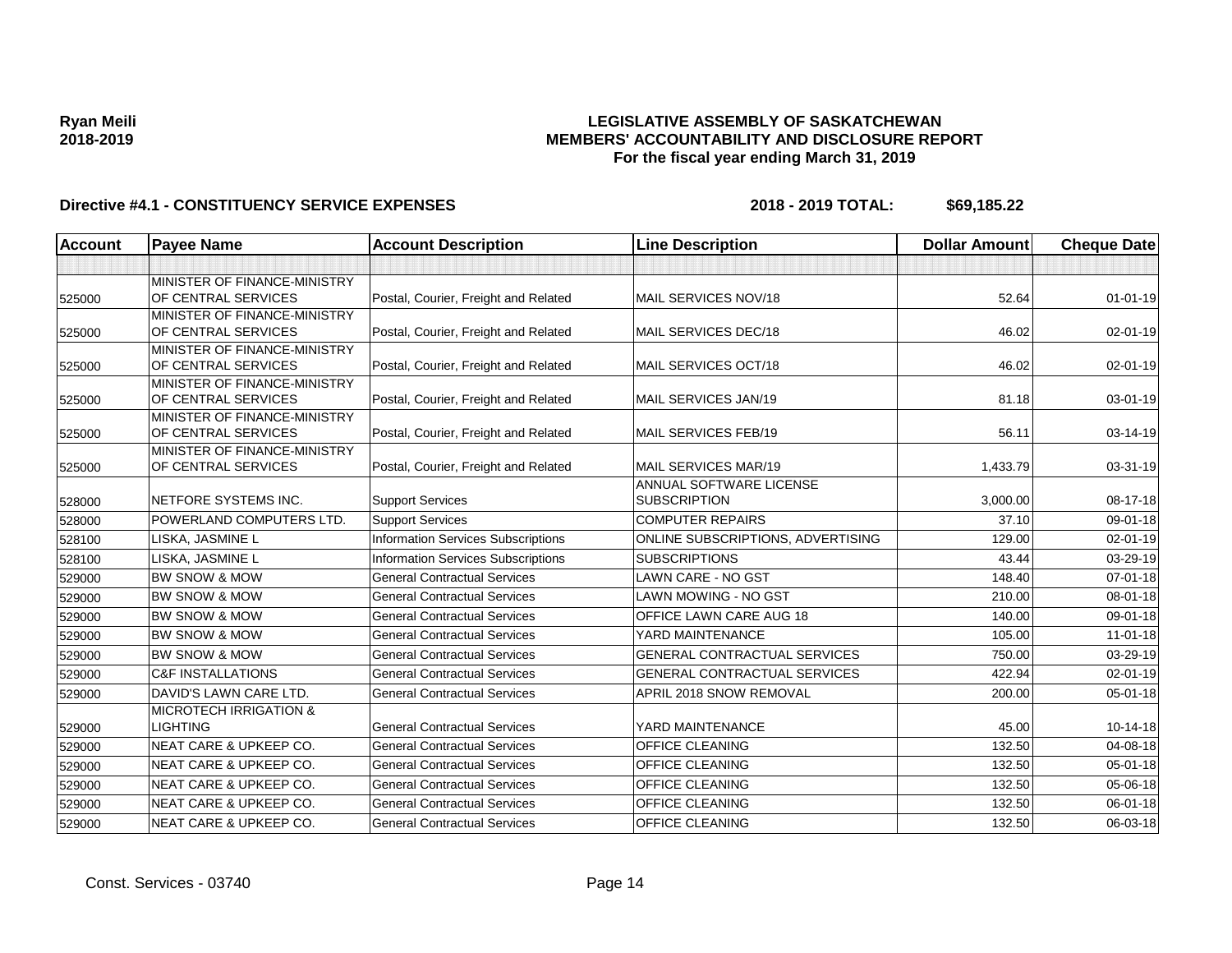## **LEGISLATIVE ASSEMBLY OF SASKATCHEWAN MEMBERS' ACCOUNTABILITY AND DISCLOSURE REPORT For the fiscal year ending March 31, 2019**

| <b>Account</b> | <b>Payee Name</b>                                    | <b>Account Description</b>          | <b>Line Description</b>          | <b>Dollar Amount</b> | <b>Cheque Date</b> |
|----------------|------------------------------------------------------|-------------------------------------|----------------------------------|----------------------|--------------------|
|                |                                                      |                                     |                                  |                      |                    |
| 529000         | <b>NEAT CARE &amp; UPKEEP CO.</b>                    | <b>General Contractual Services</b> | OFFICE CLEANING                  | 132.50               | $07 - 01 - 18$     |
| 529000         | <b>NEAT CARE &amp; UPKEEP CO.</b>                    | <b>General Contractual Services</b> | OFFICE CLEANING                  | 132.50               | $07 - 01 - 18$     |
| 529000         | <b>NEAT CARE &amp; UPKEEP CO.</b>                    | <b>General Contractual Services</b> | OFFICE CLEANING                  | 132.50               | 08-01-18           |
| 529000         | <b>NEAT CARE &amp; UPKEEP CO.</b>                    | <b>General Contractual Services</b> | OFFICE CLEANING                  | 132.50               | 08-01-18           |
| 529000         | <b>NEAT CARE &amp; UPKEEP CO.</b>                    | <b>General Contractual Services</b> | OFFICE CLEANING                  | 132.50               | 08-12-18           |
| 529000         | <b>NEAT CARE &amp; UPKEEP CO.</b>                    | <b>General Contractual Services</b> | OFFICE CLEANING                  | 132.50               | 09-01-18           |
| 529000         | <b>NEAT CARE &amp; UPKEEP CO.</b>                    | <b>General Contractual Services</b> | OFFICE CLEANING                  | 132.50               | $10 - 01 - 18$     |
| 529000         | <b>NEAT CARE &amp; UPKEEP CO.</b>                    | <b>General Contractual Services</b> | OFFICE CLEANING                  | 132.50               | $10 - 01 - 18$     |
| 529000         | <b>NEAT CARE &amp; UPKEEP CO.</b>                    | <b>General Contractual Services</b> | OFFICE CLEANING                  | 132.50               | 10-07-18           |
| 529000         | <b>NEAT CARE &amp; UPKEEP CO.</b>                    | <b>General Contractual Services</b> | OFFICE CLEANING                  | 132.50               | $10 - 21 - 18$     |
| 529000         | <b>NEAT CARE &amp; UPKEEP CO.</b>                    | <b>General Contractual Services</b> | OFFICE CLEANING                  | 132.50               | $11 - 04 - 18$     |
| 529000         | <b>NEAT CARE &amp; UPKEEP CO.</b>                    | <b>General Contractual Services</b> | <b>OFFICE CLEANING</b>           | 132.50               | 12-01-18           |
| 529000         | <b>NEAT CARE &amp; UPKEEP CO.</b>                    | <b>General Contractual Services</b> | OFFICE CLEANING                  | 132.50               | $01 - 01 - 19$     |
| 529000         | <b>NEAT CARE &amp; UPKEEP CO.</b>                    | <b>General Contractual Services</b> | <b>OFFICE CLEANING</b>           | 132.50               | $01 - 13 - 19$     |
| 529000         | <b>NEAT CARE &amp; UPKEEP CO.</b>                    | <b>General Contractual Services</b> | OFFICE CLEANING                  | 132.50               | 02-01-19           |
| 529000         | <b>NEAT CARE &amp; UPKEEP CO.</b>                    | <b>General Contractual Services</b> | <b>OFFICE CLEANING</b>           | 132.50               | $02 - 01 - 19$     |
| 529000         | <b>NEAT CARE &amp; UPKEEP CO.</b>                    | <b>General Contractual Services</b> | OFFICE CLEANING                  | 132.50               | 02-01-19           |
| 529000         | NEAT CARE & UPKEEP CO.                               | <b>General Contractual Services</b> | OFFICE CLEANING                  | 132.50               | 02-10-19           |
| 529000         | <b>NEAT CARE &amp; UPKEEP CO.</b>                    | <b>General Contractual Services</b> | <b>OFFICE CLEANING</b>           | 132.50               | 03-01-19           |
| 529000         | NEAT CARE & UPKEEP CO.                               | <b>General Contractual Services</b> | OFFICE CLEANING                  | 132.50               | 03-10-19           |
| 529000         | <b>NEAT CARE &amp; UPKEEP CO.</b>                    | <b>General Contractual Services</b> | OFFICE CLEANING                  | 132.50               | 03-24-19           |
| 529000         | ROBERT, TAMMY D                                      | <b>General Contractual Services</b> | CONTRACT MARCH 19-31, 2018       | 1,500.00             | 05-01-18           |
| 529000         | ROBERT, TAMMY D                                      | <b>General Contractual Services</b> | APRIL 1 - 19, 2018               | 1,500.00             | $05 - 01 - 18$     |
| 529000         | ROBERT, TAMMY D                                      | <b>General Contractual Services</b> | 2018 FALL SESSION                | 500.00               | $02 - 11 - 19$     |
| 529000         | SASKATCHEWAN DEAF & HARD OF<br>HEARING SERVICES INC. | <b>General Contractual Services</b> | <b>INTERPRETING SERVICES</b>     | 90.00                | $10 - 01 - 18$     |
| 529200         | LISKA, JASMINE L                                     | Professional Development            | <b>FRENCH CLASS TUITION FEES</b> | 625.00               | 08-01-18           |
| 529200         | LISKA, JASMINE L                                     | Professional Development            | <b>FRENCH CLASS TUITION FEES</b> | 235.00               | 09-07-18           |
| 529200         | LISKA, JASMINE L                                     | Professional Development            | <b>FRENCH CLASS</b>              | 235.00               | $11 - 14 - 18$     |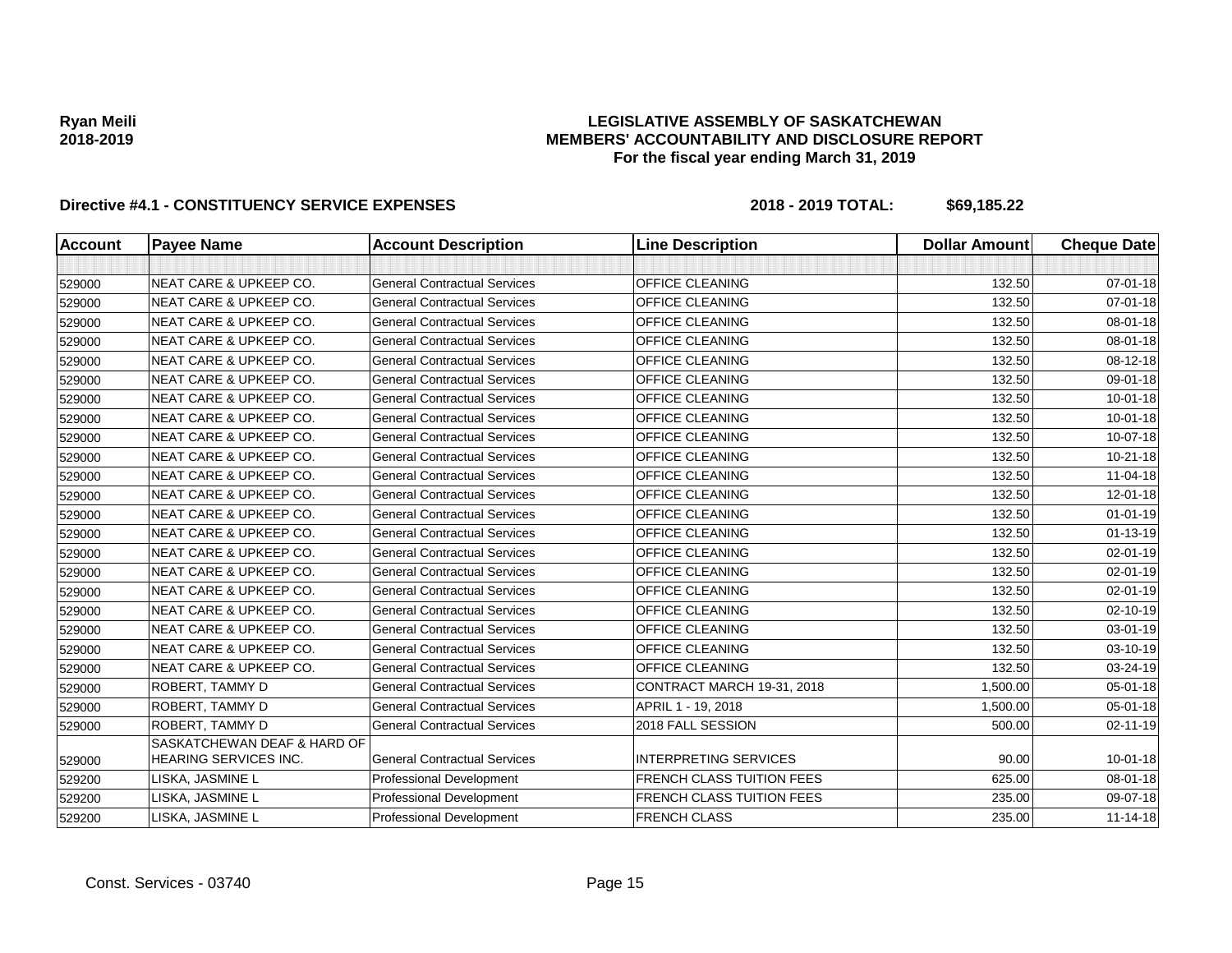## **LEGISLATIVE ASSEMBLY OF SASKATCHEWAN MEMBERS' ACCOUNTABILITY AND DISCLOSURE REPORT For the fiscal year ending March 31, 2019**

| <b>Account</b> | <b>Payee Name</b>                                | <b>Account Description</b>              | <b>Line Description</b>       | <b>Dollar Amount</b> | <b>Cheque Date</b> |
|----------------|--------------------------------------------------|-----------------------------------------|-------------------------------|----------------------|--------------------|
|                |                                                  |                                         |                               |                      |                    |
| 529201         | LISKA, JASMINE L                                 | <b>Tuition and Book Reimbursement</b>   | <b>BOOKS. OFFICE SUPPLIES</b> | 120.75               | $01 - 14 - 19$     |
| 529201         | LISKA, JASMINE L                                 | <b>Tuition and Book Reimbursement</b>   | <b>BOOKS</b>                  | 262.08               | 02-01-19           |
| 530000         | <b>BELL MEDIA INC.</b>                           | <b>Communications Development Costs</b> | <b>ADVERTISING</b>            | 25.00                | $02 - 01 - 19$     |
| 530000         | MICHAEL BELL PHOTOGRAPHY                         | <b>Communications Development Costs</b> | PRODUCTION COST               | 238.50               | $02 - 01 - 19$     |
| 530000         | PATTISON OUTDOOR<br><b>ADVERTISING LTD.</b>      | <b>Communications Development Costs</b> | <b>ADVERTISING</b>            | 259.70               | 02-01-19           |
| 530500         | ABORIGINAL CONSULTING<br>SERVICES (ACS)          | Media Placement                         | <b>ADVERTISING</b>            | 176.00               | $07 - 01 - 18$     |
| 530500         | <b>BELL MEDIA INC.</b>                           | Media Placement                         | <b>ADVERTISING</b>            | 139.99               | $01 - 01 - 19$     |
| 530500         | <b>BELL MEDIA INC.</b>                           | Media Placement                         | ADVERTISING                   | 94.40                | 02-01-19           |
| 530500         | <b>BELL MEDIA INC.</b>                           | Media Placement                         | <b>ADVERTISING</b>            | 60.00                | $02 - 01 - 19$     |
| 530500         | <b>BELL MEDIA INC.</b>                           | Media Placement                         | <b>ADVERTISING</b>            | 376.60               | $02 - 01 - 19$     |
| 530500         | <b>BEVAN, SCOTT</b>                              | Media Placement                         | ADVERTISING                   | 40.00                | 09-01-18           |
| 530500         | <b>CHABAD OF SASKATOON</b>                       | Media Placement                         | <b>ADVERTISING</b>            | 140.00               | $02 - 01 - 19$     |
| 530500         | <b>CITY PARK COMMUNITY</b><br><b>ASSOCIATION</b> | Media Placement                         | <b>ADVERTISING</b>            | 40.00                | 03-27-19           |
| 530500         | <b>CREATIVE OUTDOOR</b><br><b>ADVERTISING</b>    | Media Placement                         | <b>ADVERTISING</b>            | 270.00               | $04 - 01 - 18$     |
| 530500         | <b>CREATIVE OUTDOOR</b><br><b>ADVERTISING</b>    | Media Placement                         | <b>ADVERTISING</b>            | 270.00               | 05-01-18           |
| 530500         | <b>CREATIVE OUTDOOR</b><br><b>ADVERTISING</b>    | Media Placement                         | <b>ADVERTISING</b>            | 270.00               | 06-01-18           |
| 530500         | <b>CREATIVE OUTDOOR</b><br><b>ADVERTISING</b>    | Media Placement                         | <b>ADVERTISING</b>            | 270.00               | $07 - 01 - 18$     |
| 530500         | <b>CREATIVE OUTDOOR</b><br><b>ADVERTISING</b>    | Media Placement                         | <b>ADVERTISING</b>            | 270.00               | 08-01-18           |
| 530500         | <b>CREATIVE OUTDOOR</b><br>ADVERTISING           | Media Placement                         | <b>ADVERTISING</b>            | 270.00               | 09-01-18           |
| 530500         | <b>CREATIVE OUTDOOR</b><br><b>ADVERTISING</b>    | Media Placement                         | <b>ADVERTISING</b>            | 270.00               | $10 - 01 - 18$     |
| 530500         | <b>CREATIVE OUTDOOR</b><br><b>ADVERTISING</b>    | Media Placement                         | <b>ADVERTISING</b>            | 270.00               | $11 - 01 - 18$     |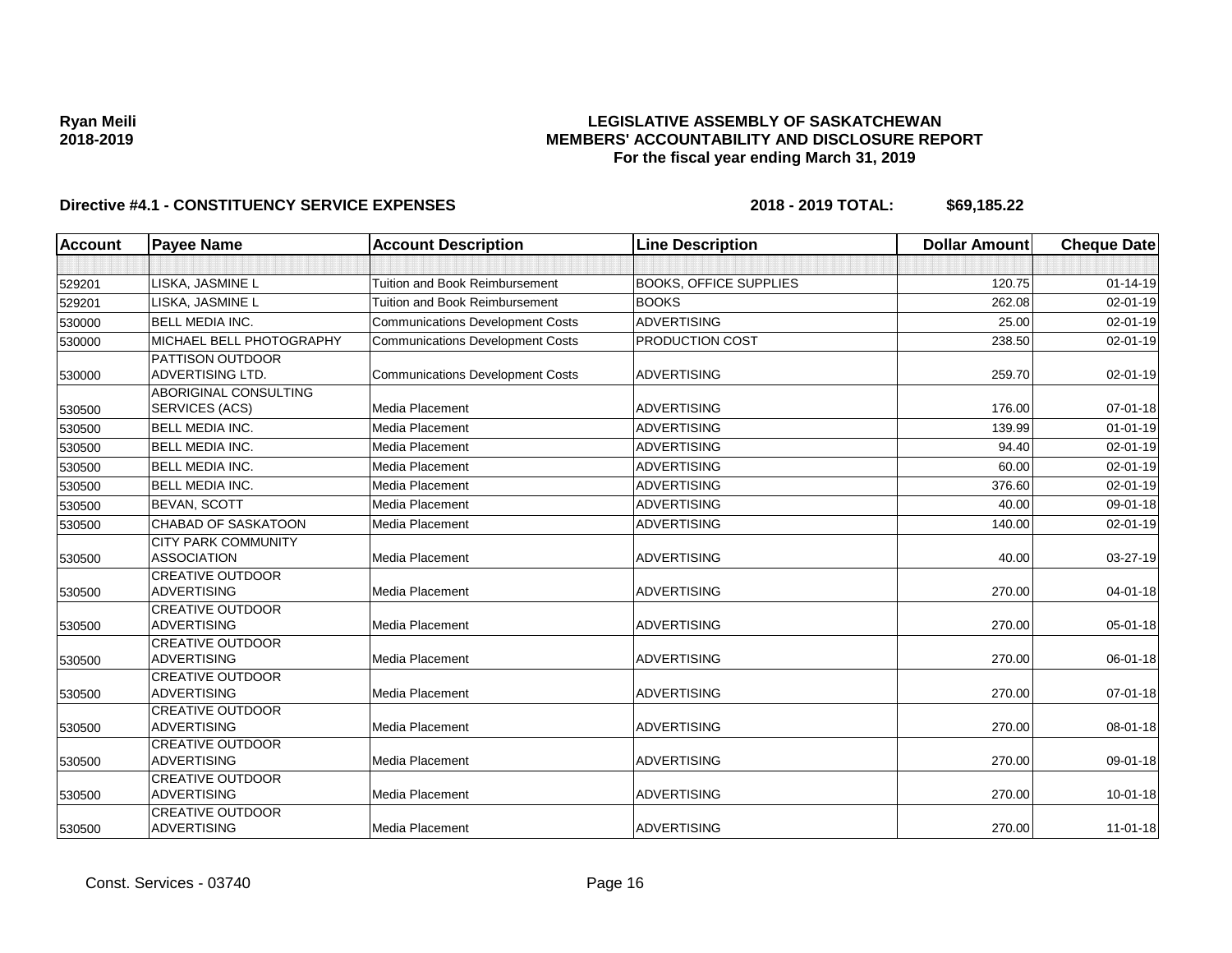## **LEGISLATIVE ASSEMBLY OF SASKATCHEWAN MEMBERS' ACCOUNTABILITY AND DISCLOSURE REPORT For the fiscal year ending March 31, 2019**

| <b>Account</b> | <b>Payee Name</b>                    | <b>Account Description</b> | <b>Line Description</b>           | <b>Dollar Amount</b> | <b>Cheque Date</b> |
|----------------|--------------------------------------|----------------------------|-----------------------------------|----------------------|--------------------|
|                |                                      |                            |                                   |                      |                    |
|                | <b>CREATIVE OUTDOOR</b>              |                            |                                   |                      |                    |
| 530500         | <b>ADVERTISING</b>                   | Media Placement            | <b>ADVERTISING</b>                | 270.00               | $02 - 01 - 19$     |
|                | <b>CREATIVE OUTDOOR</b>              |                            |                                   |                      |                    |
| 530500         | <b>ADVERTISING</b>                   | <b>Media Placement</b>     | <b>ADVERTISING</b>                | 270.00               | $02 - 01 - 19$     |
|                | <b>CREATIVE OUTDOOR</b>              |                            |                                   |                      |                    |
| 530500         | <b>ADVERTISING</b>                   | <b>Media Placement</b>     | <b>ADVERTISING</b>                | 270.00               | 02-01-19           |
|                | <b>CREATIVE OUTDOOR</b>              |                            |                                   |                      |                    |
| 530500         | <b>ADVERTISING</b>                   | Media Placement            | <b>ADVERTISING</b>                | 270.00               | 03-01-19           |
|                | <b>FILIPINO CANADIAN ASSOCIATION</b> |                            |                                   |                      |                    |
| 530500         | OF SASKATOON INC.                    | <b>Media Placement</b>     | <b>ADVERTISING</b>                | 22.00                | 08-01-18           |
| 530500         | HARVARD BROADCASTING INC.            | Media Placement            | <b>ADVERTISING</b>                | 1.601.25             | 03-01-19           |
|                | <b>HUDSON BAY PARK/MAYFAIR</b>       |                            |                                   |                      |                    |
| 530500         | <b>COMMUNITY ASSOCIATION</b>         | <b>Media Placement</b>     | <b>ADVERTISING</b>                | 175.00               | 05-05-18           |
|                | <b>HUDSON BAY PARK/MAYFAIR</b>       |                            |                                   |                      |                    |
| 530500         | <b>COMMUNITY ASSOCIATION</b>         | Media Placement            | <b>ADVERTISING</b>                | 160.00               | $10 - 01 - 18$     |
|                | <b>HUDSON BAY PARK/MAYFAIR</b>       |                            |                                   |                      |                    |
| 530500         | <b>COMMUNITY ASSOCIATION</b>         | Media Placement            | <b>ADVERTISING</b>                | 160.00               | $01 - 14 - 19$     |
|                | <b>HULLABALOO PUBLISHING</b>         |                            |                                   |                      |                    |
| 530500         | <b>WORKERS CO-OP</b>                 | Media Placement            | <b>ADVERTISING</b>                | 149.00               | 02-14-19           |
| 530500         | LA TROUPE DU JOUR INC.               | <b>Media Placement</b>     | <b>ADVERTISING</b>                | 95.24                | 02-01-19           |
| 530500         | LISKA, JASMINE L                     | Media Placement            | ONLINE SUBSCRIPTIONS, ADVERTISING | 25.00                | $02 - 01 - 19$     |
| 530500         | LISKA, JASMINE L                     | <b>Media Placement</b>     | <b>ADVERTISING</b>                | 25.00                | 03-27-19           |
| 530500         | <b>MADD MESSAGE</b>                  | Media Placement            | <b>ADVERTISING</b>                | 108.37               | 08-01-18           |
| 530500         | MISTER PRINT PRODUCTIONS LTD.        | Media Placement            | <b>ADVERTISING</b>                | 250.00               | 09-01-18           |
| 530500         | MOOSE JAW EXPRESS.COM                | <b>Media Placement</b>     | <b>ADVERTISING</b>                | 61.15                | $02 - 01 - 19$     |
|                | <b>NEW DEMOCRATIC PARTY</b>          |                            |                                   |                      |                    |
| 530500         | <b>CAUCUS</b>                        | <b>Media Placement</b>     | <b>ADVERTISING</b>                | 935.60               | 03-31-19           |
|                | <b>NEW DEMOCRATIC PARTY</b>          |                            |                                   |                      |                    |
| 530500         | <b>CAUCUS</b>                        | <b>Media Placement</b>     | <b>ADVERTISING</b>                | 564.40               | 03-31-19           |
| 530500         | NPRH COMMUNITY ASSOCIATION           | <b>Media Placement</b>     | <b>ADVERTISING</b>                | 85.00                | 12-01-18           |
|                | <b>PATTISON OUTDOOR</b>              |                            |                                   |                      |                    |
| 530500         | ADVERTISING LTD.                     | <b>Media Placement</b>     | <b>ADVERTISING</b>                | 1,500.00             | 02-01-19           |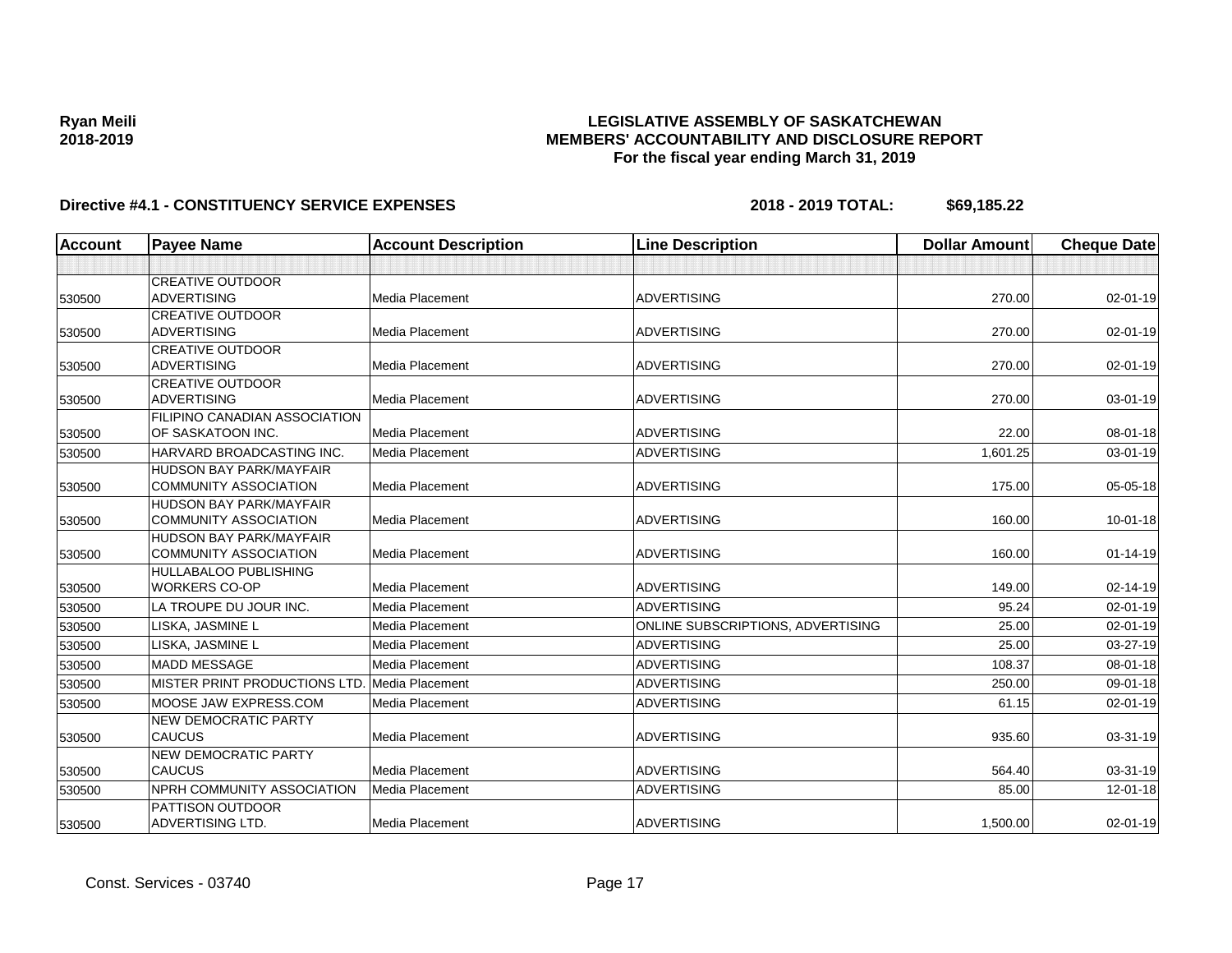## **LEGISLATIVE ASSEMBLY OF SASKATCHEWAN MEMBERS' ACCOUNTABILITY AND DISCLOSURE REPORT For the fiscal year ending March 31, 2019**

| <b>Account</b> | <b>Payee Name</b>                                     | <b>Account Description</b> | <b>Line Description</b>       | <b>Dollar Amount</b> | <b>Cheque Date</b> |
|----------------|-------------------------------------------------------|----------------------------|-------------------------------|----------------------|--------------------|
|                |                                                       |                            |                               |                      |                    |
| 530500         | PERSEPHONE THEATRE                                    | Media Placement            | <b>ADVERTISING</b>            | 120.00               | $07 - 01 - 18$     |
| 530500         | PERSEPHONE THEATRE                                    | Media Placement            | <b>ADVERTISING</b>            | 120.00               | 07-01-18           |
| 530500         | <b>PLANET S MAGAZINE</b>                              | Media Placement            | ADVERTISING - NO GST          | 853.00               | 11-08-18           |
| 530500         | <b>PLANET S MAGAZINE</b>                              | Media Placement            | <b>ADVERTISING</b>            | 149.00               | 12-01-18           |
| 530500         | <b>PLANET S MAGAZINE</b>                              | Media Placement            | <b>ADVERTISING</b>            | 149.00               | $01 - 17 - 19$     |
| 530500         | <b>PLANET S MAGAZINE</b>                              | Media Placement            | ADVERTISING                   | 109.80               | 02-01-19           |
| 530500         | <b>PLANET S MAGAZINE</b>                              | Media Placement            | <b>ADVERTISING</b>            | 149.00               | 03-01-19           |
| 530500         | <b>PLANET S MAGAZINE</b>                              | Media Placement            | <b>ADVERTISING</b>            | 149.00               | 03-14-19           |
| 530500         | POSTMEDIA NETWORK INC.                                | Media Placement            | ADVERTISING - NO GST          | 8.08                 | 03-01-19           |
| 530500         | POSTMEDIA NETWORK INC.                                | Media Placement            | ADVERTISING - NO GST          | 32.31                | 03-01-19           |
|                | ROYAL CANADIAN LEGION<br>SASKATCHEWAN COMMAND         | Media Placement            | <b>GROUP ADVERTISING</b>      | 76.56                | 03-12-19           |
| 530500         | <b>SASKATOON CHILDREN'S CHOIR</b>                     | Media Placement            |                               | 43.00                | $11-01-18$         |
| 530500         | SASKATOON DIVERSITY NETWORK                           |                            | <b>SCC PROGRAMMES (MEILI)</b> |                      |                    |
| 530500         | INC.                                                  | Media Placement            | <b>ADVERTISING</b>            | 150.00               | 08-01-18           |
| 530500         | <b>SASKATOON EXPRESS</b><br><b>NEWSPAPER</b>          | Media Placement            | <b>ADVERTISING</b>            | 53.00                | $05 - 01 - 18$     |
| 530500         | <b>SASKATOON EXPRESS</b><br><b>NEWSPAPER</b>          | Media Placement            | <b>ADVERTISING</b>            | 70.00                | $10 - 01 - 18$     |
| 530500         | <b>SASKATOON EXPRESS</b><br><b>NEWSPAPER</b>          | Media Placement            | <b>ADVERTISING</b>            | 119.00               | $11-01-18$         |
| 530500         | <b>SASKATOON EXPRESS</b><br><b>NEWSPAPER</b>          | Media Placement            | <b>ADVERTISING</b>            | 119.00               | 03-27-19           |
| 530500         | <b>SASKATOON MEDIA GROUP</b>                          | Media Placement            | <b>ADVERTISING</b>            | 1,248.00             | 03-01-19           |
| 530500         | <b>SASKATOON MEDIA GROUP</b>                          | Media Placement            | <b>ADVERTISING</b>            | 1,248.00             | 03-01-19           |
| 530500         | <b>SASKATOON MEDIA GROUP</b>                          | Media Placement            | <b>ADVERTISING</b>            | 326.75               | 03-01-19           |
| 530500         | <b>SASKATOON MEDIA GROUP</b>                          | Media Placement            | ADVERTISING                   | 576.00               | 03-01-19           |
| 530500         | SHEAF PUBLISHING SOCIETY                              | Media Placement            | <b>ADVERTISING</b>            | 99.00                | $10 - 01 - 18$     |
| 530500         | <b>SIXTY SCOOP INDIGEOUS</b><br>SOCIETY OF SASK. INC. | Media Placement            | <b>ADVERTISING</b>            | 116.66               | $10 - 01 - 18$     |
| 530500         | ST. ANDREW'S COLLEGE                                  | Media Placement            | <b>ADVERTISING</b>            | 75.00                | 04-17-18           |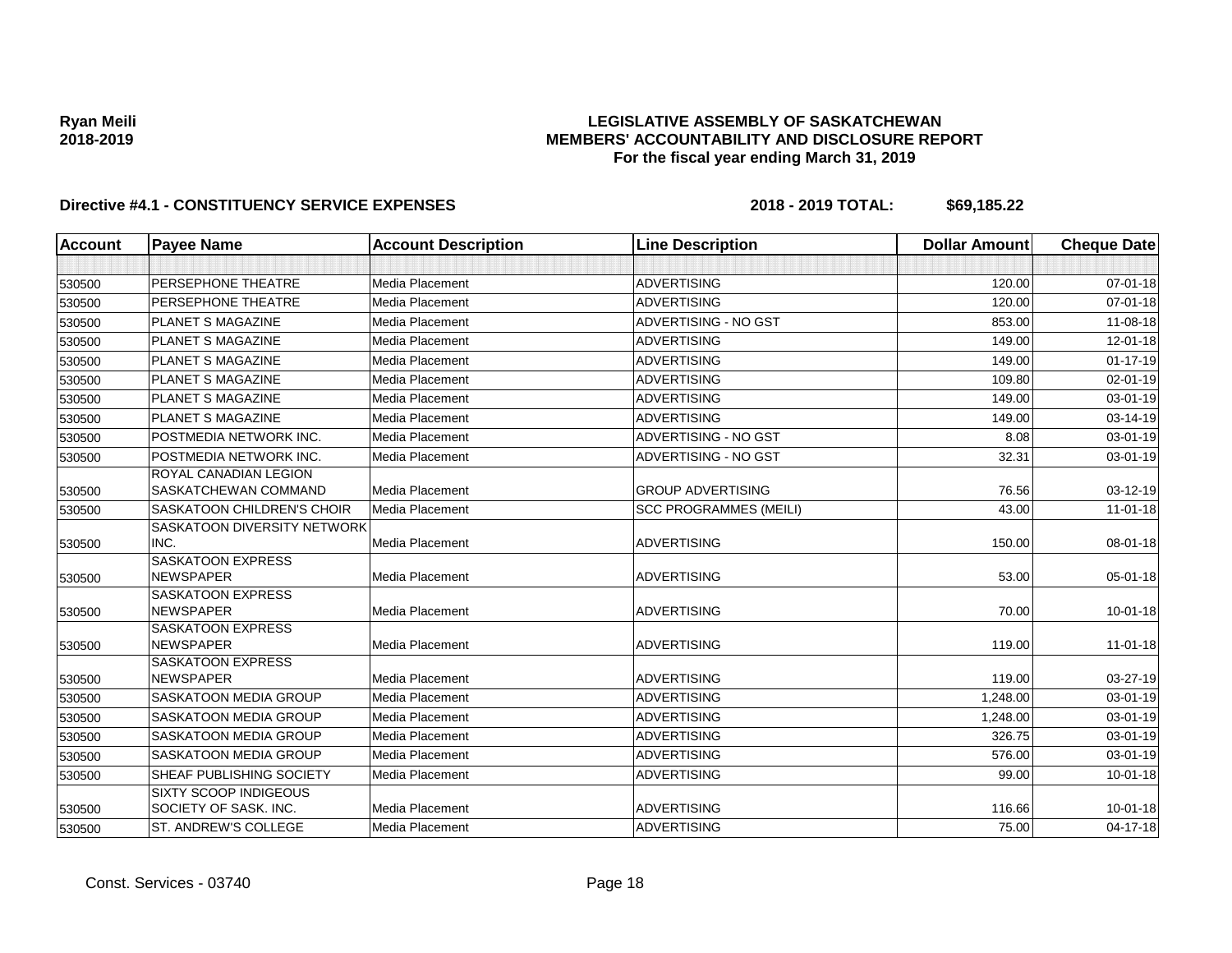## **LEGISLATIVE ASSEMBLY OF SASKATCHEWAN MEMBERS' ACCOUNTABILITY AND DISCLOSURE REPORT For the fiscal year ending March 31, 2019**

| Account | <b>Payee Name</b>                                   | <b>Account Description</b>         | <b>Line Description</b>     | <b>Dollar Amount</b> | <b>Cheque Date</b> |
|---------|-----------------------------------------------------|------------------------------------|-----------------------------|----------------------|--------------------|
|         |                                                     |                                    |                             |                      |                    |
|         | SUDDENLY SASKATCHEWAN                               |                                    |                             |                      |                    |
| 530500  | <b>MAGAZINE</b>                                     | Media Placement                    | <b>ADVERTISING</b>          | 30.00                | $03-01-19$         |
| 530500  | <b>WORLD SPECTATOR</b>                              | Media Placement                    | <b>ADVERTISING</b>          | 51.67                | $10 - 01 - 18$     |
| 530800  | MISTER PRINT PRODUCTIONS LTD. Publications          |                                    | <b>NEWSLETTER</b>           | 127.20               | $07 - 01 - 18$     |
| 530800  | <b>PRINTWEST</b>                                    | <b>Publications</b>                | <b>POSTCARDS</b>            | 1,214.62             | $07 - 01 - 18$     |
| 530800  | <b>PRINTWEST</b>                                    | Publications                       | <b>POSTCARDS</b>            | 178.08               | 08-01-18           |
| 530800  | <b>PRINTWEST</b>                                    | Publications                       | <b>PUBLICATIONS</b>         | 1,519.80             | 03-29-19           |
| 530900  | ALLIED PRINTERS & PROMOTIONS                        | <b>Promotional Items</b>           | <b>PROMOTIONAL ITEMS</b>    | 731.40               | 03-01-19           |
| 530900  | LISKA, JASMINE L                                    | <b>Promotional Items</b>           | <b>PROMOTIONAL ITEMS</b>    | 292.56               | 02-05-19           |
| 530900  | SASKATOON POPPY CAMPAIGN                            | <b>Promotional Items</b>           | <b>WREATH</b>               | 75.00                | 10-22-18           |
| 542000  | LISKA, JASMINE L                                    | Travel                             | C.A. TRAVEL APRIL 18, 2018  | 14.00                | 04-18-18           |
| 542000  | LISKA, JASMINE L                                    | Travel                             | C.A. TRAVEL AUGUST 2, 2018  | 14.00                | 08-02-18           |
| 542000  | LISKA, JASMINE L                                    | Travel                             | CA TRAVEL FEB 25-26, 2019   | 47.00                | $03 - 01 - 19$     |
| 550100  | MISTER PRINT PRODUCTIONS LTD.                       | <b>Printed Forms</b>               | <b>BUSINESS CARDS</b>       | 137.80               | 03-29-19           |
| 550200  | LISKA, JASMINE L                                    | Books, Mags and Ref Materials      | <b>BOOK</b>                 | 35.65                | 10-04-18           |
| 550200  | LISKA, JASMINE L                                    | Books, Mags and Ref Materials      | <b>BOOK</b>                 | 21.00                | $02 - 01 - 19$     |
| 550200  | LISKA, JASMINE L                                    | Books, Mags and Ref Materials      | <b>BOOK</b>                 | 19.90                | 02-13-19           |
|         | <b>PAUL DOJACK YOUTH CENTRE</b><br><b>SHOP FUND</b> | Books, Mags and Ref Materials      | <b>BOOKS</b>                | 20.00                | $03 - 11 - 19$     |
| 550200  |                                                     |                                    |                             |                      |                    |
| 550200  | <b>STARPHOENIX</b>                                  | Books, Mags and Ref Materials      | 523228 MARCH TO JUNE, 2019  | 120.00               | $02 - 01 - 19$     |
| 555000  | HBI OFFICE PLUS INC.                                | Other Material and Supplies        | MISC OFFICE SUPPLIES        | 26.67                | $07 - 01 - 18$     |
| 555000  | HBI OFFICE PLUS INC.                                | Other Material and Supplies        | <b>MISC OFFICE SUPPLIES</b> | 80.01                | 08-01-18           |
| 555000  | HBI OFFICE PLUS INC.                                | <b>Other Material and Supplies</b> | <b>MISC OFFICE SUPPLIES</b> | 13.25                | $02 - 01 - 19$     |
| 555000  | LISKA, JASMINE L                                    | Other Material and Supplies        | MISC OFFICE SUPPLIES        | 33.28                | 06-01-18           |
| 555000  | LISKA, JASMINE L                                    | <b>Other Material and Supplies</b> | MISC OFFICE SUPPLIES        | 70.21                | $07 - 01 - 18$     |
| 555000  | LISKA, JASMINE L                                    | Other Material and Supplies        | MISC OFFICE SUPPLIES        | 11.38                | $07 - 01 - 18$     |
| 555000  | LISKA, JASMINE L                                    | Other Material and Supplies        | <b>MISC OFFICE SUPPLIES</b> | 71.27                | 08-01-18           |
| 555000  | LISKA, JASMINE L                                    | Other Material and Supplies        | MISC OFFICE SUPPLIES        | 30.95                | 08-01-18           |
| 555000  | LISKA, JASMINE L                                    | Other Material and Supplies        | MISC OFFICE SUPPLIES        | 52.26                | $09-07-18$         |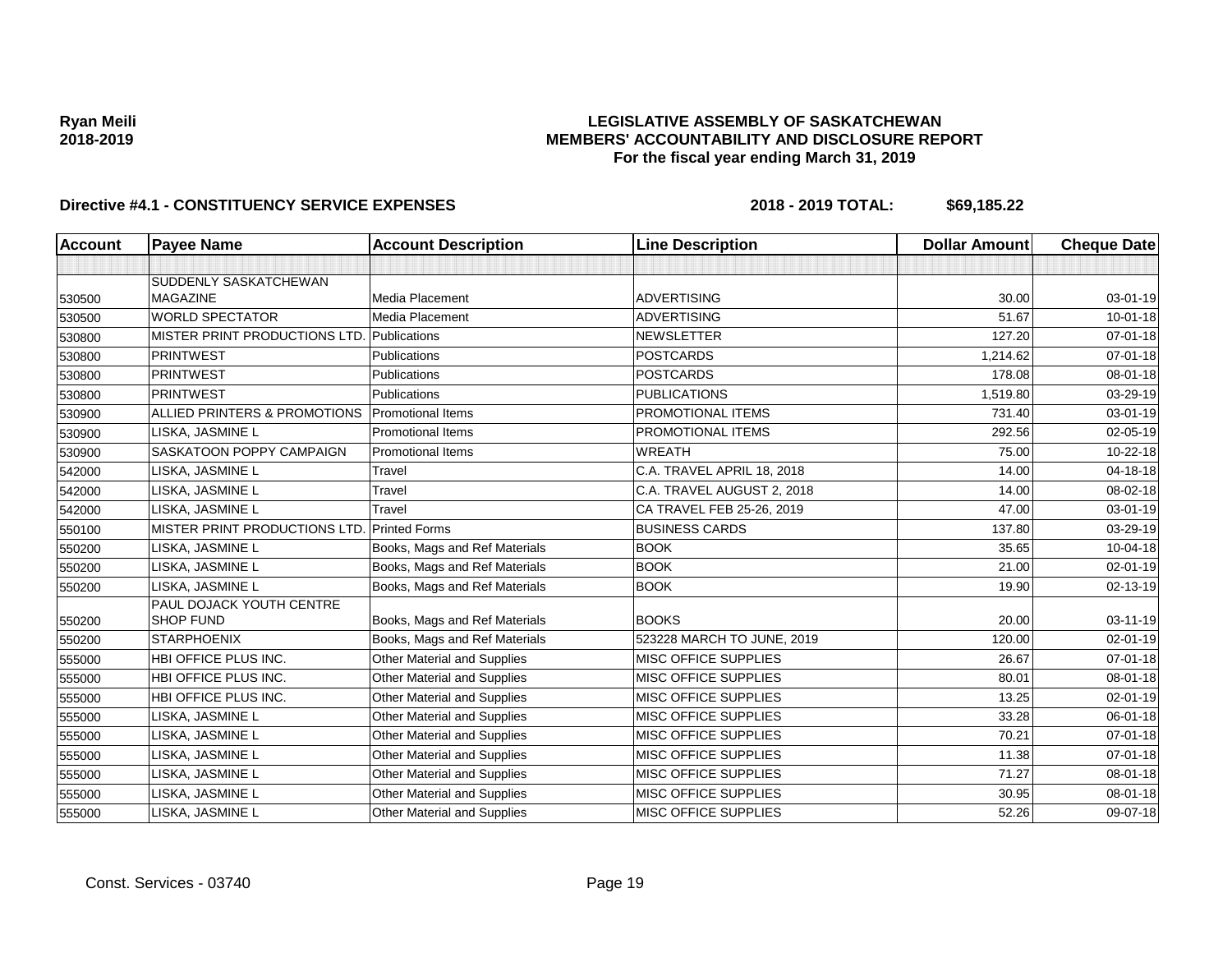### **LEGISLATIVE ASSEMBLY OF SASKATCHEWAN MEMBERS' ACCOUNTABILITY AND DISCLOSURE REPORT For the fiscal year ending March 31, 2019**

| <b>Account</b> | <b>Pavee Name</b>     | <b>Account Description</b>         | <b>ILine Description</b>          | <b>Dollar Amountl</b> | <b>Cheque Datel</b> |
|----------------|-----------------------|------------------------------------|-----------------------------------|-----------------------|---------------------|
|                |                       |                                    |                                   |                       |                     |
| 555000         | LISKA, JASMINE L      | <b>Other Material and Supplies</b> | <b>IMISC OFFICE SUPPLIES</b>      | 18.40                 | $01 - 14 - 19$      |
| 555000         | LISKA, JASMINE L      | Other Material and Supplies        | <b>IMISC OFFICE SUPPLIES</b>      | 104.43                | $02 - 01 - 19$      |
| 555000         | LISKA, JASMINE L      | <b>Other Material and Supplies</b> | <b>IMISC OFFICE SUPPLIES</b>      | 6.00                  | 02-13-19            |
| 555000         | LISKA, JASMINE L      | <b>Other Material and Supplies</b> | <b>IMISC OFFICE SUPPLIES</b>      | 230.53                | 03-29-19            |
| 555000         | MEILI. RYAN           | <b>Other Material and Supplies</b> | <b>REIMB: OFFICE SUPPLIES</b>     | 104.99                | 03-29-19            |
| 555000         | <b>SUPREME BASICS</b> | <b>Other Material and Supplies</b> | <b>OFFICE SUPPLIES</b>            | 41.79                 | 09-01-18            |
| 588950         |                       |                                    | <b>PREPAID EXPENSE ADJUSTMENT</b> | 795.00                | $04 - 12 - 18$      |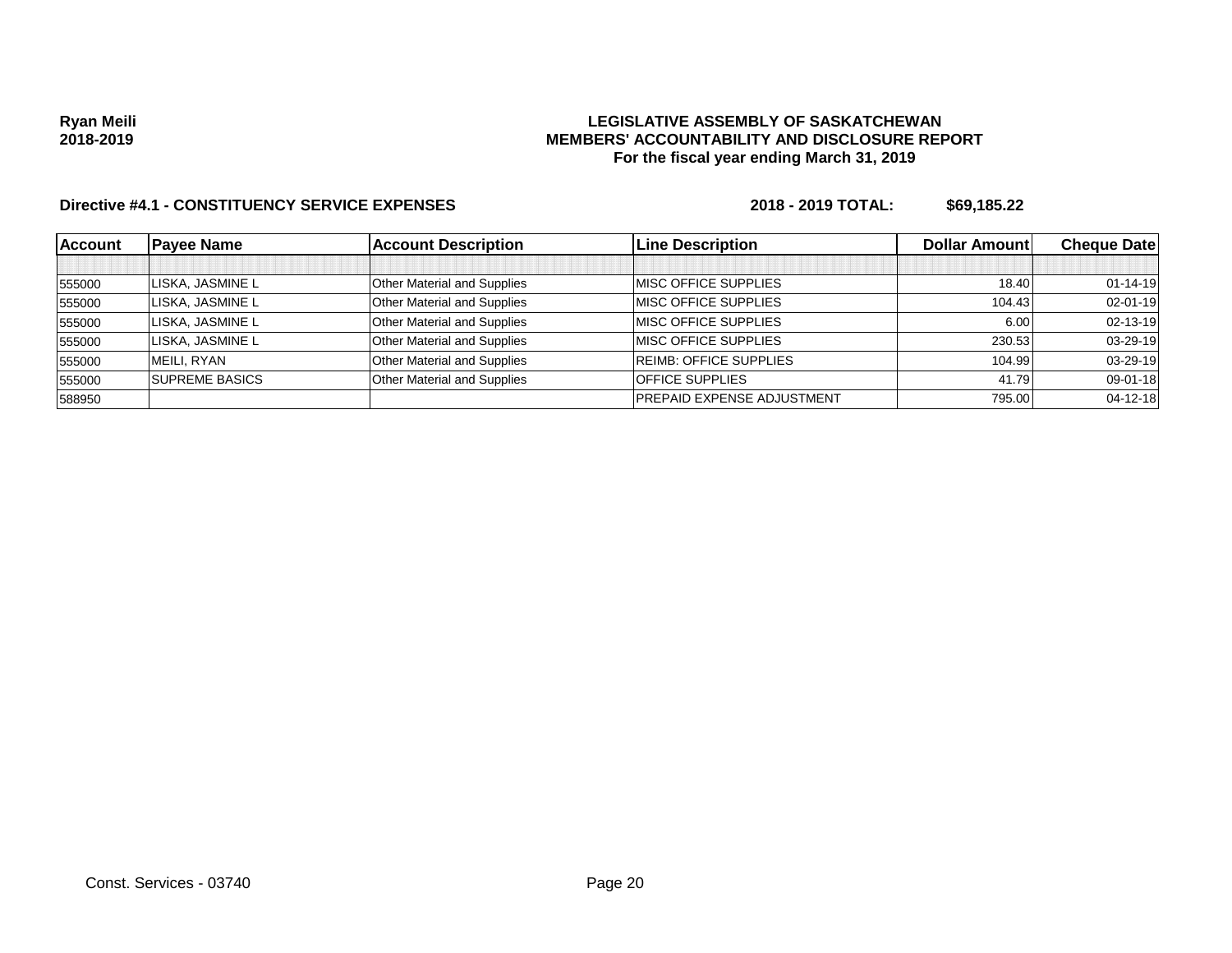## **LEGISLATIVE ASSEMBLY OF SASKATCHEWAN MEMBERS' ACCOUNTABILITY AND DISCLOSURE REPORT For the fiscal year ending March 31, 2019**

| <b>Account</b> | <b>Payee Name</b>  | <b>Account Description</b> | <b>Dollar Amount</b> | <b>Cheque Date</b> |
|----------------|--------------------|----------------------------|----------------------|--------------------|
|                |                    |                            |                      |                    |
| 513000         | LISKA, JASMINE L   | Out-of-Scope Permanent     | 2,030.62             | 04-24-18           |
| 513000         | LISKA, JASMINE L   | Out-of-Scope Permanent     | 2,030.62             | 05-08-18           |
| 513000         | LISKA, JASMINE L   | Out-of-Scope Permanent     | 2,030.62             | 05-23-18           |
| 513000         | LISKA, JASMINE L   | Out-of-Scope Permanent     | 2,030.62             | 06-05-18           |
| 513000         | LISKA, JASMINE L   | Out-of-Scope Permanent     | 2,030.62             | 06-13-18           |
| 513000         | LISKA, JASMINE L   | Out-of-Scope Permanent     | 2,030.62             | 06-27-18           |
| 513000         | LISKA, JASMINE L   | Out-of-Scope Permanent     | 2,030.62             | $07 - 11 - 18$     |
| 513000         | LISKA, JASMINE L   | Out-of-Scope Permanent     | 2,030.62             | 07-25-18           |
| 513000         | LISKA, JASMINE L   | Out-of-Scope Permanent     | 2,030.62             | 08-08-18           |
| 513000         | LISKA, JASMINE L   | Out-of-Scope Permanent     | 2,030.62             | 08-22-18           |
| 513000         | LISKA, JASMINE L   | Out-of-Scope Permanent     | 2,030.62             | 09-05-18           |
| 513000         | LISKA, JASMINE L   | Out-of-Scope Permanent     | 2,030.62             | 09-19-18           |
| 513000         | LISKA, JASMINE L   | Out-of-Scope Permanent     | 2,030.62             | 10-03-18           |
| 513000         | LISKA, JASMINE L   | Out-of-Scope Permanent     | 2,030.62             | 10-17-18           |
| 513000         | LISKA, JASMINE L   | Out-of-Scope Permanent     | 2,030.62             | $11 - 01 - 18$     |
| 513000         | LISKA, JASMINE L   | Out-of-Scope Permanent     | 2,030.62             | $11 - 14 - 18$     |
| 513000         | LISKA, JASMINE L   | Out-of-Scope Permanent     | 2,030.62             | 11-28-18           |
| 513000         | LISKA, JASMINE L   | Out-of-Scope Permanent     | 2,030.62             | 12-12-18           |
| 513000         | LISKA, JASMINE L   | Out-of-Scope Permanent     | 1,421.43             | 12-27-18           |
| 513000         | LISKA, JASMINE L   | Out-of-Scope Permanent     | 2,030.62             | 01-09-19           |
| 513000         | LISKA, JASMINE L   | Out-of-Scope Permanent     | 2,030.62             | $01 - 23 - 19$     |
| 513000         | LISKA, JASMINE L   | Out-of-Scope Permanent     | 2,030.62             | 02-06-19           |
| 513000         | LISKA, JASMINE L   | Out-of-Scope Permanent     | 2,030.62             | 02-20-19           |
| 513000         | LISKA, JASMINE L   | Out-of-Scope Permanent     | 2,030.62             | 03-06-19           |
| 513000         | LISKA, JASMINE L   | Out-of-Scope Permanent     | 2,030.62             | 03-20-19           |
| 513000         | LISKA, JASMINE L   | Out-of-Scope Permanent     | 2,030.62             | 04-03-19           |
| 514000         | GAUTHIER, MARIELLE | Casual/Term                | 412.38               | $11 - 01 - 18$     |
| 514000         | GAUTHIER, MARIELLE | Casual/Term                | 396.92               | 11-28-18           |
| 514000         | SMITH, CARLA L.    | Casual/Term                | 1009.49              | 08-22-18           |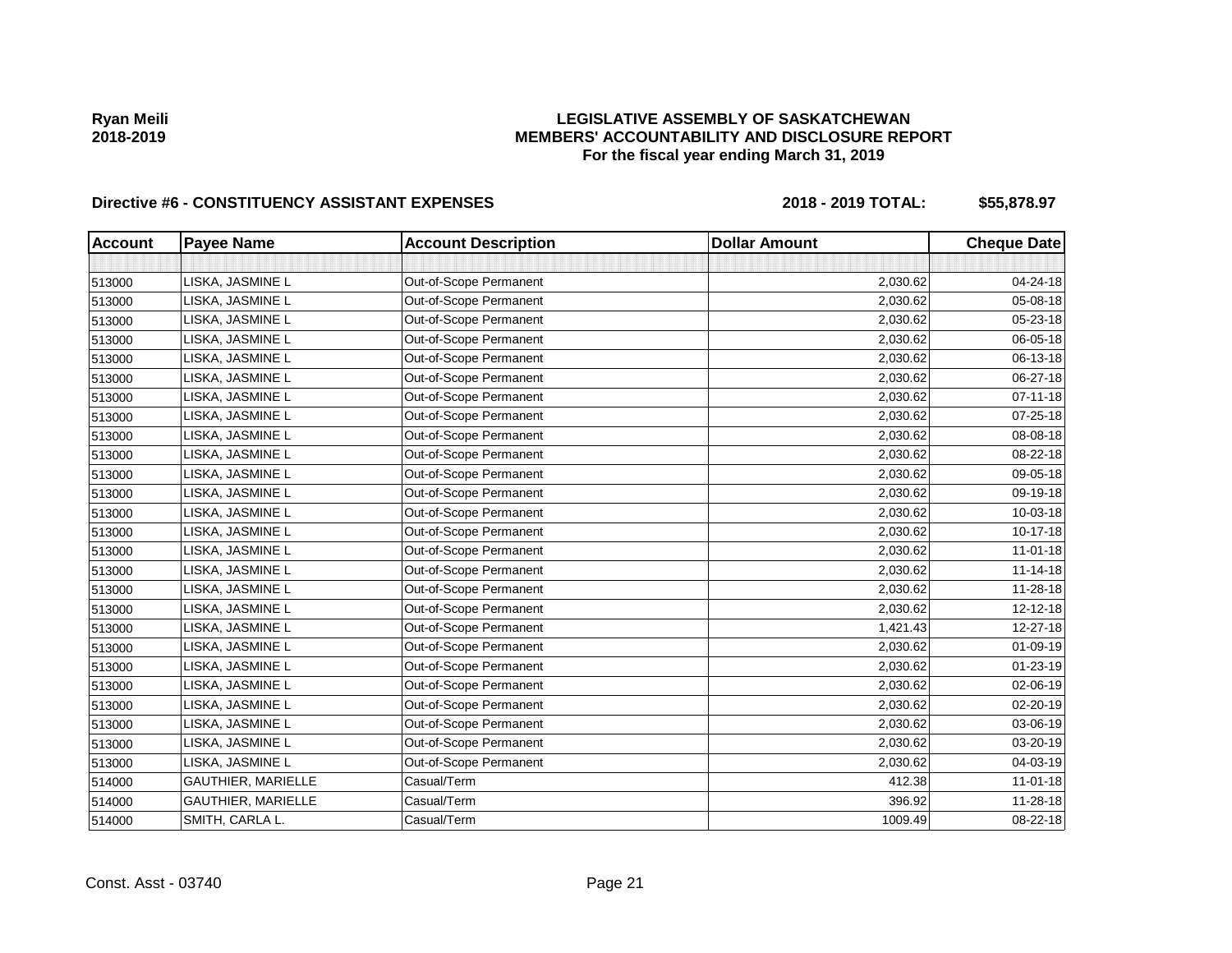## **LEGISLATIVE ASSEMBLY OF SASKATCHEWAN MEMBERS' ACCOUNTABILITY AND DISCLOSURE REPORT For the fiscal year ending March 31, 2019**

| Account | <b>Payee Name</b> | <b>Account Description</b>                    | <b>Dollar Amount</b> | <b>Cheque Date</b> |
|---------|-------------------|-----------------------------------------------|----------------------|--------------------|
|         |                   |                                               |                      |                    |
| 514000  | SMITH, CARLA L.   | Casual/Term                                   | 1,177.74             | 09-19-18           |
| 519900  | None (Default)    | Change in Y/E Accrued Empl Leave Entitlements | $-284.54$            | 04-18-18           |
| 519900  | None (Default)    | Change in Y/E Accrued Empl Leave Entitlements | 980.05               | 04-08-19           |
|         |                   |                                               |                      |                    |
|         |                   |                                               |                      |                    |
|         |                   |                                               |                      |                    |
|         |                   |                                               |                      |                    |
|         |                   |                                               |                      |                    |
|         |                   |                                               |                      |                    |
|         |                   |                                               |                      |                    |
|         |                   |                                               |                      |                    |
|         |                   |                                               |                      |                    |
|         |                   |                                               |                      |                    |
|         |                   |                                               |                      |                    |
|         |                   |                                               |                      |                    |
|         |                   |                                               |                      |                    |
|         |                   |                                               |                      |                    |
|         |                   |                                               |                      |                    |
|         |                   |                                               |                      |                    |
|         |                   |                                               |                      |                    |
|         |                   |                                               |                      |                    |
|         |                   |                                               |                      |                    |
|         |                   |                                               |                      |                    |
|         |                   |                                               |                      |                    |
|         |                   |                                               |                      |                    |
|         |                   |                                               |                      |                    |
|         |                   |                                               |                      |                    |
|         |                   |                                               |                      |                    |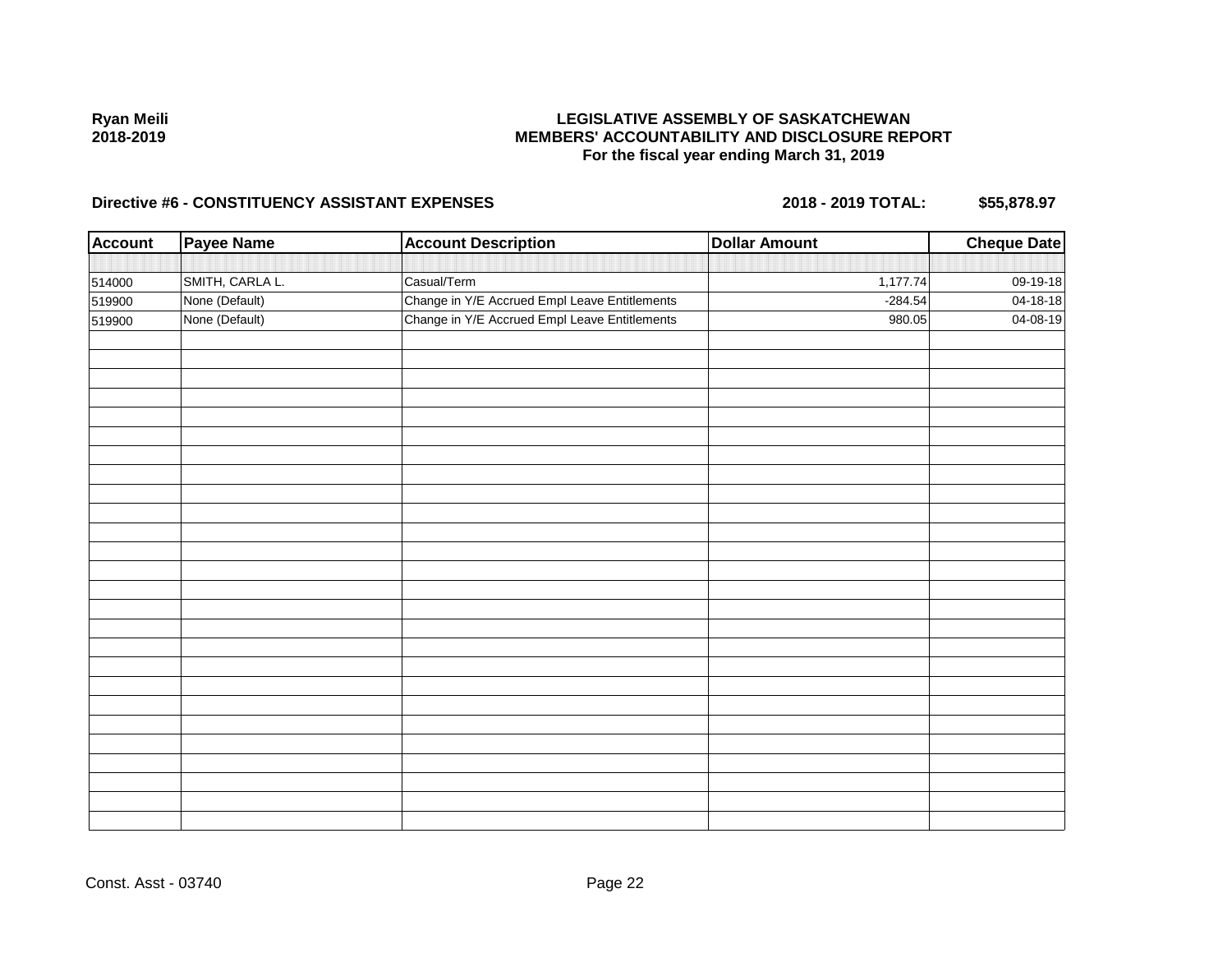## **LEGISLATIVE ASSEMBLY OF SASKATCHEWAN MEMBERS' ACCOUNTABILITY AND DISCLOSURE REPORT For the fiscal year ending March 31, 2019**

| <b>Account</b> | Payee Name | <b>Account Description</b> | <b>Dollar Amount</b> | <b>Cheque Date</b> |
|----------------|------------|----------------------------|----------------------|--------------------|
|                |            |                            |                      |                    |
|                |            |                            |                      |                    |
|                |            |                            |                      |                    |
|                |            |                            |                      |                    |
|                |            |                            |                      |                    |
|                |            |                            |                      |                    |
|                |            |                            |                      |                    |
|                |            |                            |                      |                    |
|                |            |                            |                      |                    |
|                |            |                            |                      |                    |
|                |            |                            |                      |                    |
|                |            |                            |                      |                    |
|                |            |                            |                      |                    |
|                |            |                            |                      |                    |
|                |            |                            |                      |                    |
|                |            |                            |                      |                    |
|                |            |                            |                      |                    |
|                |            |                            |                      |                    |
|                |            |                            |                      |                    |
|                |            |                            |                      |                    |
|                |            |                            |                      |                    |
|                |            |                            |                      |                    |
|                |            |                            |                      |                    |
|                |            |                            |                      |                    |
|                |            |                            |                      |                    |
|                |            |                            |                      |                    |
|                |            |                            |                      |                    |
|                |            |                            |                      |                    |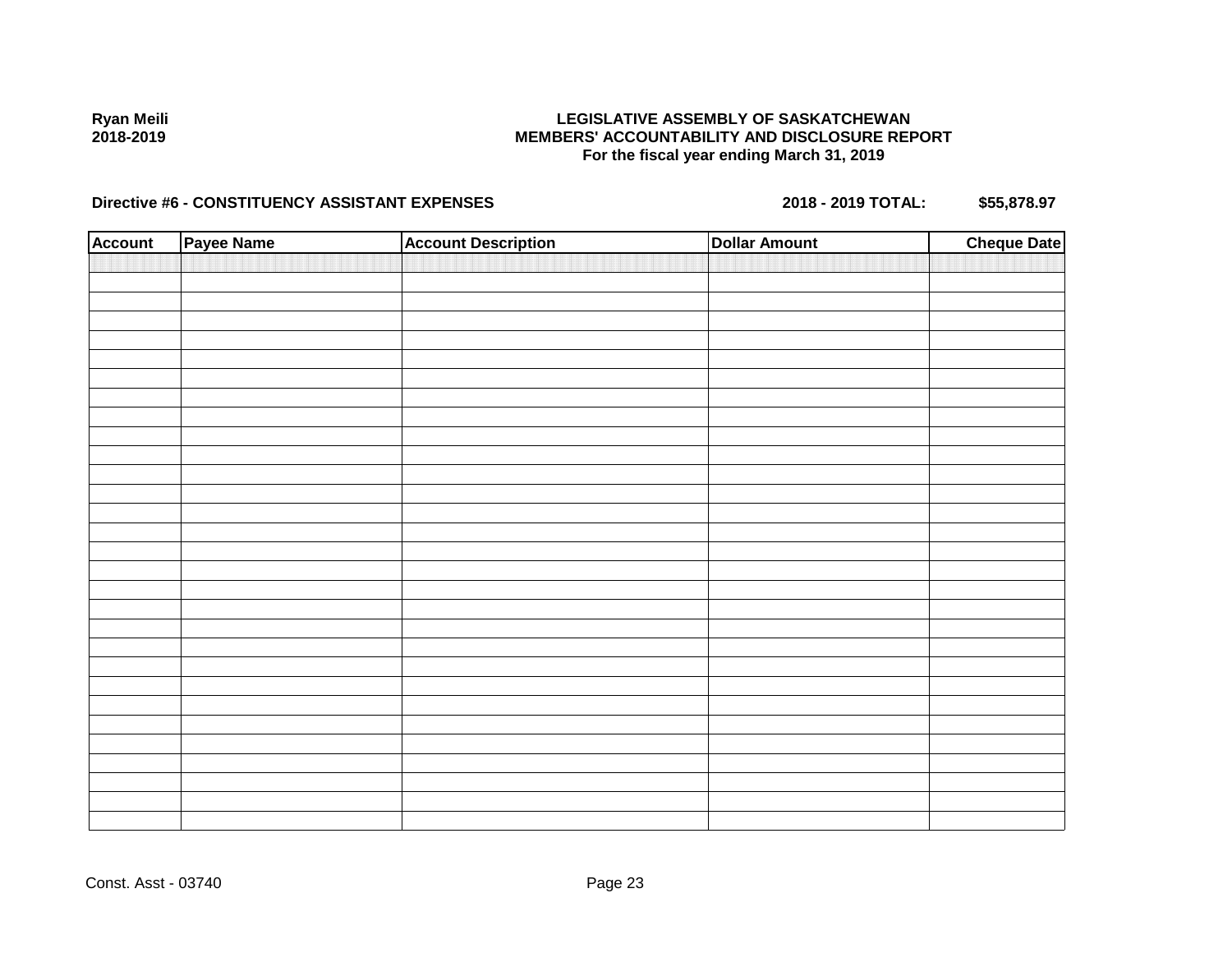## **LEGISLATIVE ASSEMBLY OF SASKATCHEWAN MEMBERS' ACCOUNTABILITY AND DISCLOSURE REPORT For the fiscal year ending March 31, 2019**

| <b>Account</b> | Payee Name | <b>Account Description</b> | <b>Dollar Amount</b> | <b>Cheque Date</b> |
|----------------|------------|----------------------------|----------------------|--------------------|
|                |            |                            |                      |                    |
|                |            |                            |                      |                    |
|                |            |                            |                      |                    |
|                |            |                            |                      |                    |
|                |            |                            |                      |                    |
|                |            |                            |                      |                    |
|                |            |                            |                      |                    |
|                |            |                            |                      |                    |
|                |            |                            |                      |                    |
|                |            |                            |                      |                    |
|                |            |                            |                      |                    |
|                |            |                            |                      |                    |
|                |            |                            |                      |                    |
|                |            |                            |                      |                    |
|                |            |                            |                      |                    |
|                |            |                            |                      |                    |
|                |            |                            |                      |                    |
|                |            |                            |                      |                    |
|                |            |                            |                      |                    |
|                |            |                            |                      |                    |
|                |            |                            |                      |                    |
|                |            |                            |                      |                    |